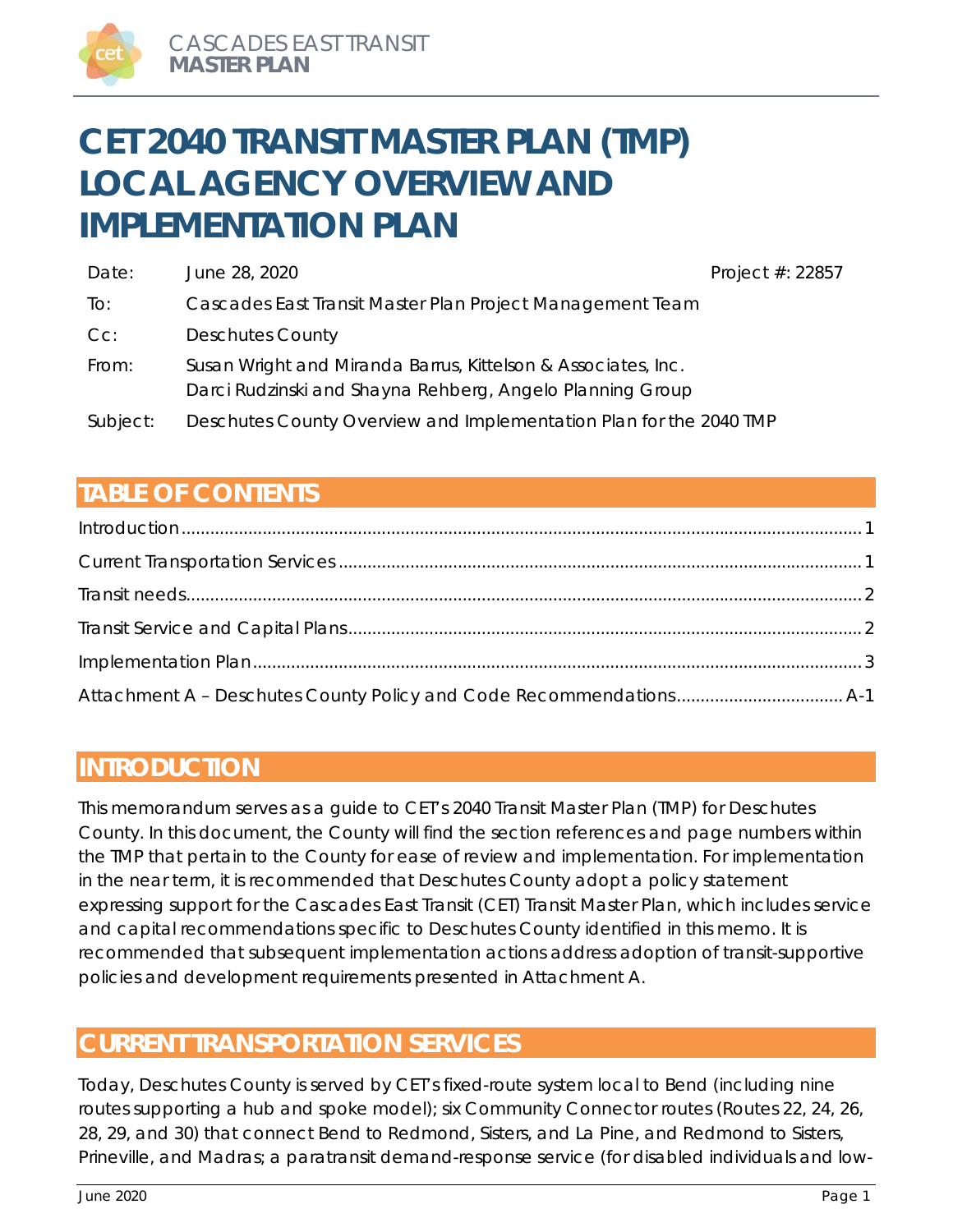income senior citizens) in Bend and a Dial-A-Ride demand-response service (open to all) in La Pine, Sisters, and Redmond. Information on these existing services (e.g. key destinations, service boundaries, hours of service, ridership, and travel patterns) can be found in **Chapter 4, Section 2 on pages 23-35**.

# **TRANSIT NEEDS**

Transit service needs were identified through analysis and stakeholder engagement, including a project advisory committee made up of local community members and multiple outreach efforts including in-person open houses, online virtual workshops, and operator and rider surveys. A summary of the current needs for Deschutes County include general services such as:

- More frequent routes, more service coverage (to transit underserved areas), extended service hours, and more service days for Bend's fixed-route system
- Increasing frequency of weekday trips (between Bend and Redmond in particular) and adding Saturday service to the Community Connector routes, interlining Routes 24 and 26, and increasing service to COCC and RDM
- **Providing local circulating service in Sisters and La Pine**

More information on these current needs, as well as transit capital and transit program needs, and needs based on population and employment densities, can be found in **Chapter 5, Section 1 on pages 55-61**.

Future transit needs were also identified for Deschutes County including:

- **Less reliance on Hawthorne Station for Bend's fixed-route system and more direct** connections to Downtown, Old Mill, and the eastside; mobility hubs of varying size and function throughout Bend; identifying primary transit corridors in Bend; and transitioning from a hub-and-spoke fixed-route system to a multi-centric system
- ▶ Vanpools to dispersed employment sites in Sisters
- Early morning and afternoon service to RDM
- ▶ Service to Sunriver and Deschutes River Woods
- A new Prineville-Redmond-Bend route
- Expanded Dial-A-Ride coverage to the County boundary; early evening and extended Saturday Dial-A-Ride service in Bend; and late evening Dial-A-Ride service in La Pine

Information on these future transit needs can be found in **Chapter 5, Section 2 on pages 62-64.**

# **TRANSIT SERVICE AND CAPITAL PLANS**

Transit services and capital investments for Deschutes County were identified based on the needs assessment and alternatives analysis. Services include elements such as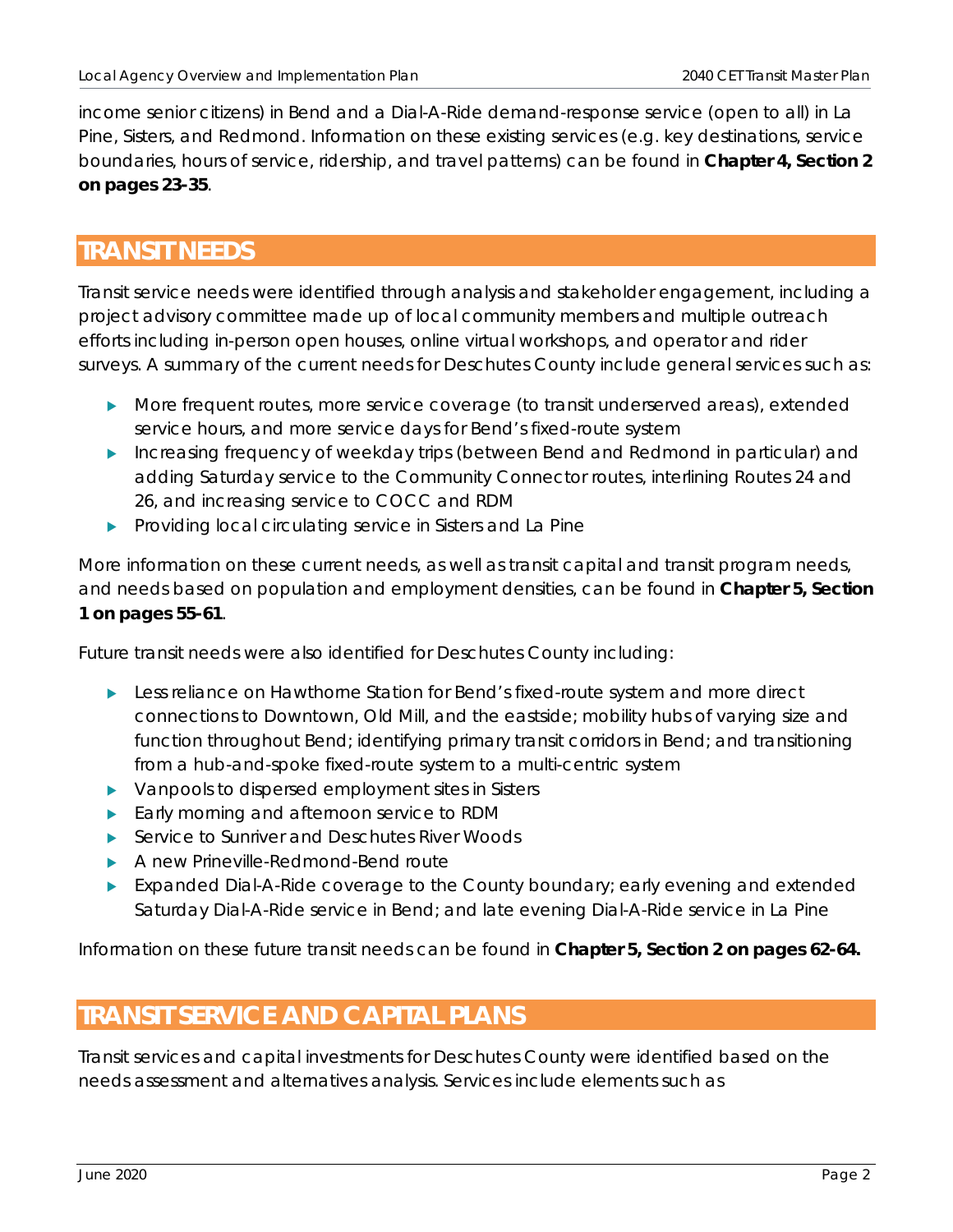- Adding Community Connector stops to key destinations; adding weekend service to Community Connector routes; increasing service frequency all day and adding evening trips to Community Connector routes
- Increasing local circulation in Sisters, Redmond, and La Pine; improving Community Connector connections with local service in Redmond to potentially transition to a flex/fixed-route service
- Re-routing Community Connector Route 24 within Bend to provide more direct service; and routing modifications to the Bend's local fixed-route system and new fixed-routes to northeast and southeast Bend
- New midday medical/shopper shuttle service between Sisters and Bend, Redmond and Madras, Redmond and Prineville, and La Pine and Bend
- Service to Deschutes River Woods, Sunriver, RDM, and COCC

Information on these planned services can be found in **Chapter 8, Section 1 on pages 82-101**. Note that a feasibility study is being conducted for Redmond separate from and in addition to the TMP to further explore local service in Redmond. Capital investments include:

- Mobility hubs of varying size and function throughout Deschutes County
- **Enhanced transit stops on existing routes**
- Improved walking and bike routes along and crossing roadways around bus stops;
- **Facilities for vehicle storage and maintenance operations in Bend and Redmond**
- Transit signal priority for 3rd Street, US 97 BUS, Greenwood/Highway 20, Downtown, and Reed Market Road (when more services are introduced) through Bend; US 97, OR 126 and Downtown (when more services are introduced) through Redmond, and US 97 through La Pine

Information on these planned capital investments can be found in **Chapter 8, Section 2 on pages 101-105**.

# **IMPLEMENTATION PLAN**

A phased implementation plan of the planned transit services and capital investments was developed by community based on available and potential funding. Information on the transit service and capital implementation plans for the County can be found in **Chapter 9, Section 1 on pages 108-116**. The estimated costs and potential funding to implement the services planned for Deschutes County can be found on **page 119**. To further assist in the TMP implementation, the recommendations for Deschutes County to incorporate policies and development requirements supportive of transit and CET's 2040 Transit Master Plan into their comprehensive plan and development code can be found in **Chapter 9, Section 2 on page 132**. Detailed recommendations on how the County can help implement the TMP through their comprehensive plan and development code are included in **Attachment A**.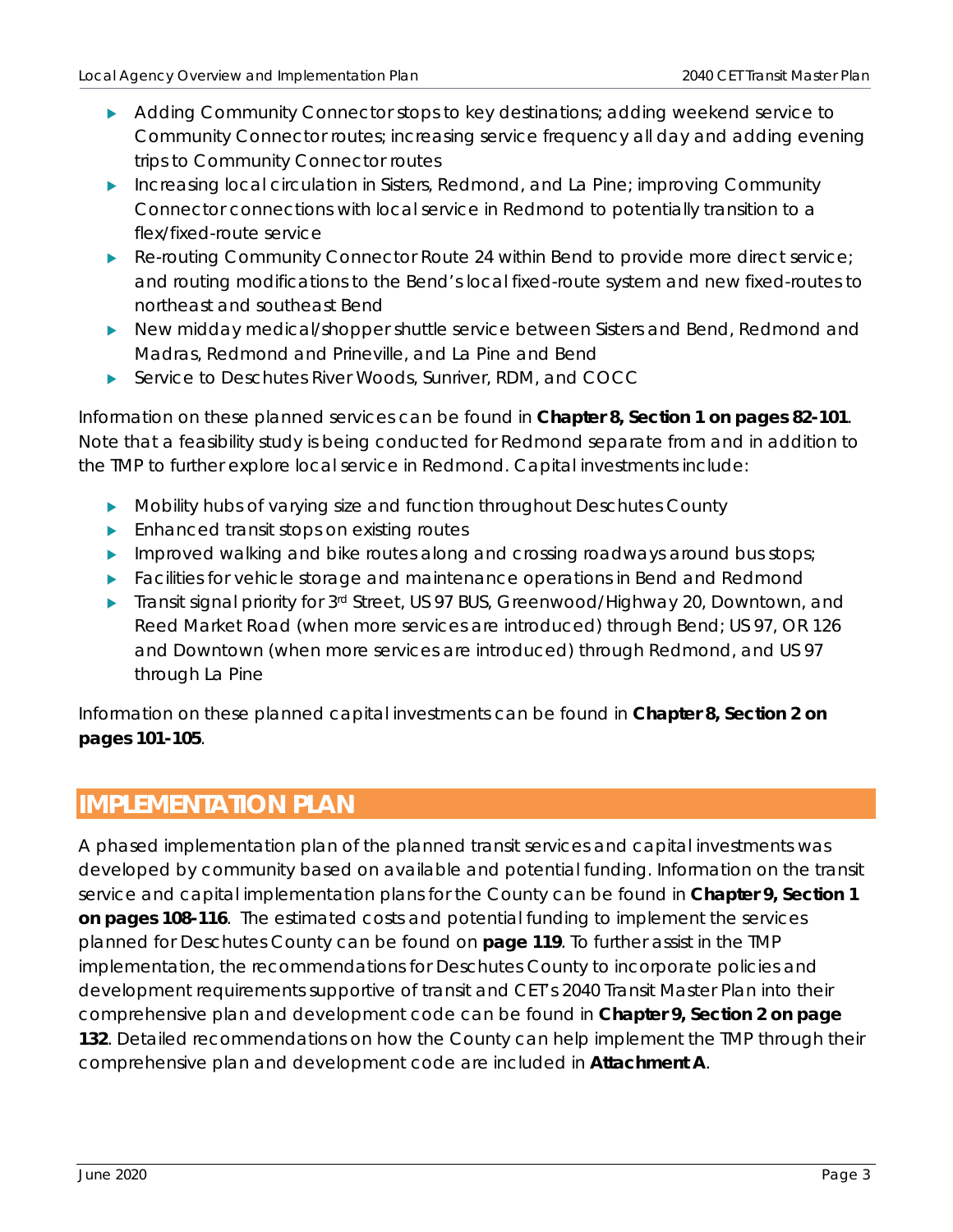# **ATTACHMENT A – DESCHUTES COUNTY POLICY AND CODE RECOMMENDATIONS**

# **RECOMMENDATIONS OVERVIEW**

The following summarizes recommendations for Deschutes County to assist the County in implementing the Cascades East Transit (CET) Master Plan, including incorporating transit-supportive policy and development provisions in its Comprehensive Plan and Development Code.

To implement the CET Master Plan, it is recommended that the County consider the following adoption actions:

- **1. Comprehensive Plan**  The County should have policies in its adopted plans that support Master Plan recommendations. **Recommended transit-supportive policy statements** are addressed in the *Comprehensive Plan Integration* section. It is recommended that the County adopt new or updated transit policies as part of the transportation element of the Comprehensive Plan. This can be accomplished as an amendment to the adopted Comprehensive Plan document or through an update of its Transportation System Plan, the transportation element of the Comprehensive Plan.
- **2. Development Code** Transit-supportive development requirements help further regional and local transit policy objectives and implement Master Plan recommendations. To assist Deschutes County in implementing the CET Master Plan, the *Development Code Implementation* section summarizes **code amendment recommendations** for the County. Based on these recommendations and input from the County, specific development code language has been produced and included in this memorandum.

The following sections provide more detail – including jurisdiction-specific guidance – related to transit-supportive policy and development code recommendations.

# **COMPREHENSIVE PLAN INTEGRATION**

Recommended transit-supportive policy statements should be reflected in Deschutes County's Comprehensive Plan or Transportation System Plan, serving as part of an updated transit plan. Policy statements recommended for Deschutes County echo the vision, goals, and objectives developed for CET early in this planning process. The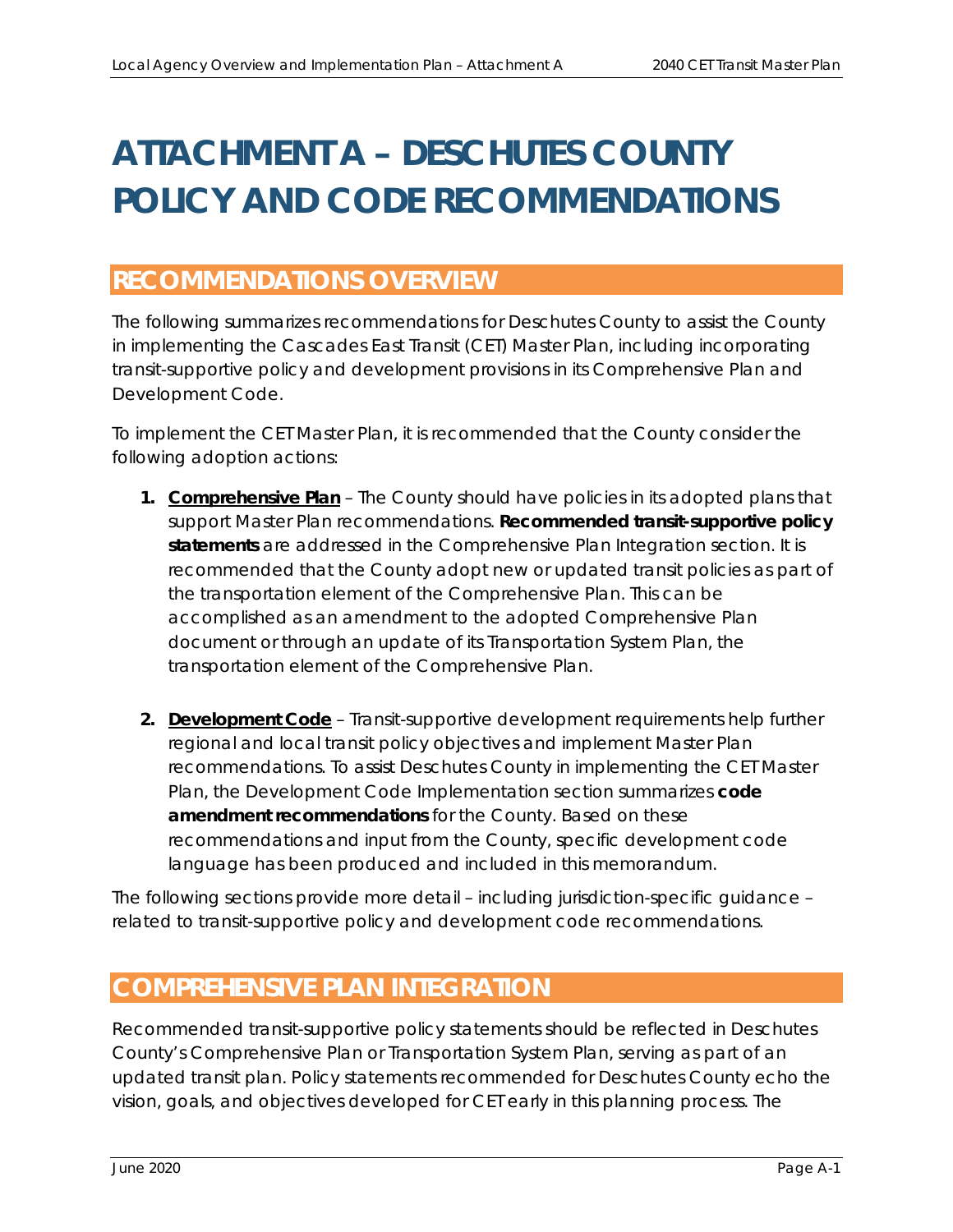Master Plan vision and proposed policy language for the county is presented below. It is recommended that Deschutes County review its existing plan policies to assess if the vision and transit policies are reflected or if policy enhancements could be made, using the language below as a guide.

VISION: Provide transit for all users that is safe, accessible, and efficient and that supports a balanced transportation network in our community, which is needed for mobility, equity, and economic growth.

- *1. The County will facilitate provision of transit service to its community members, with particular attention to members who may be "transit-dependent" due to factors such as age, income, or disabilities.*
- *2. The Cascades East Transit (CET) Master Plan provides policy and implementation direction for transit planning in jurisdictions within the district's service area, including route development, financing, and physical improvements necessary to maintain and improve public transit service for jurisdiction residents, businesses, institutions, and visitors.*
- *3. The County will continue to engage in long-range planning and implementation efforts led by CET.*
- *4. The County will invite transit service providers to participate in the development of long-range plans and review of land use applications that may have implications for transit service.*
- *5. The County will require development or will facilitate coordination between development and the transit service provider to provide transit-related improvements such as shelters and lighting to complement transit service and encourage higher levels of transit use. Transit stop improvements will be coordinated with the transit service provider and must be consistent with adopted transportation and transit plans.*
- *6. The County will provide or will acquire through future development adopted transportation system-related improvements such as pedestrian and bicycle connections to transit stops, including ADA-accessible improvements, given nexus and proportionality can be demonstrated for private development.*
- *7. The County will support connections between transit and other transportation services and options.*
- *8. The County will support improved transit access to benefit public health, including providing access to active transportation options and healthsupporting destinations such as health care, groceries, and recreation.*
- *9. The County will support strategies to reduce single-occupancy vehicle trips, greenhouse gas emissions, and other pollution.*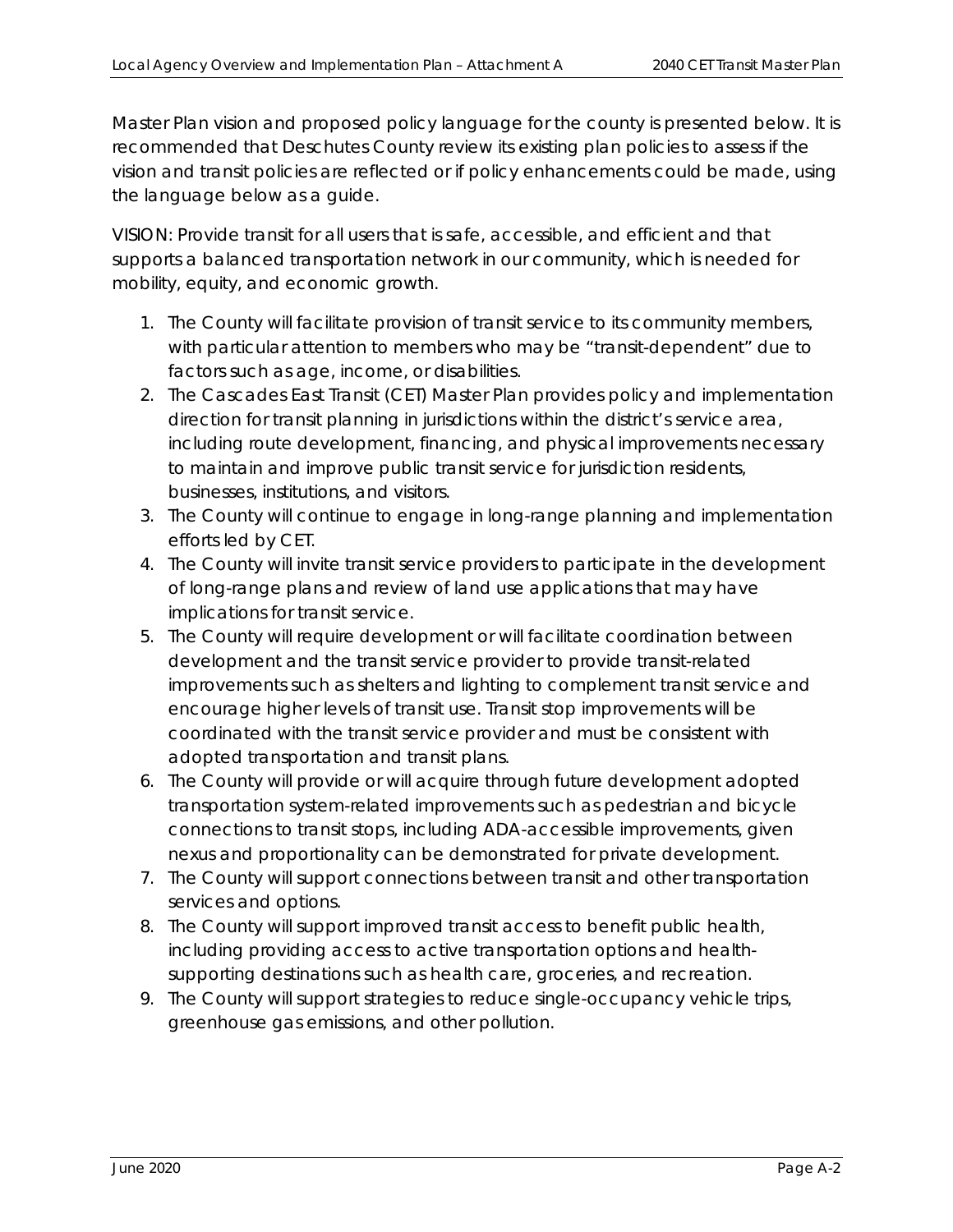# **DEVELOPMENT CODE IMPLEMENTATION**

The implementing development code recommendations reflect recommendations made in the Transit-Supportive Development Strategies Memorandum, found in the Transit Master Plan Technical Appendix. Transit-supportive development, or transitoriented development ("TOD"), strategies focus on code language that institutionalizes coordination between transit agencies and developers and supports transit- and pedestrian-oriented density and design. The TOD Memorandum code strategy recommendations were tailored to each jurisdiction based on jurisdiction size and preliminary transit service plan and transit capital plan recommendations.

Table 1 includes the list of code strategies and indicates whether they were considered recommended or optional for Deschutes County and if the strategy is reflected in existing code requirements ("yes," "no," or "partial").<sup>1</sup> Implementing code recommendations were initially based on an evaluation of the County's Code and later refined after receiving input from County staff.

Code language is provided following Table 1. For strategies noted as recommended in the table and not reflected or only partially reflected in adopted code, proposed language is shown as "adoption-ready;" text recommended to be added is *underlined* and text recommended to be deleted is struck through. For "optional" strategies, model code language is provided in *italics* as an example of how the transit-supportive strategy could be implemented.<sup>2</sup> For each of the numbered code strategies there are "notes" to provide further explanation and implementation guidance.

<sup>1</sup> Not every strategy presented in the original TOD Memorandum is reflected in Table 1. Some strategies, such as high minimum residential density requirements and minimum floor area ratio requirements for commercial development, were deemed more appropriate for larger and more populated cities in the CET service area and not included in this implementation memorandum.

<sup>&</sup>lt;sup>2</sup> Note that adopted code language was not reviewed to determine whether it reflects optional strategies.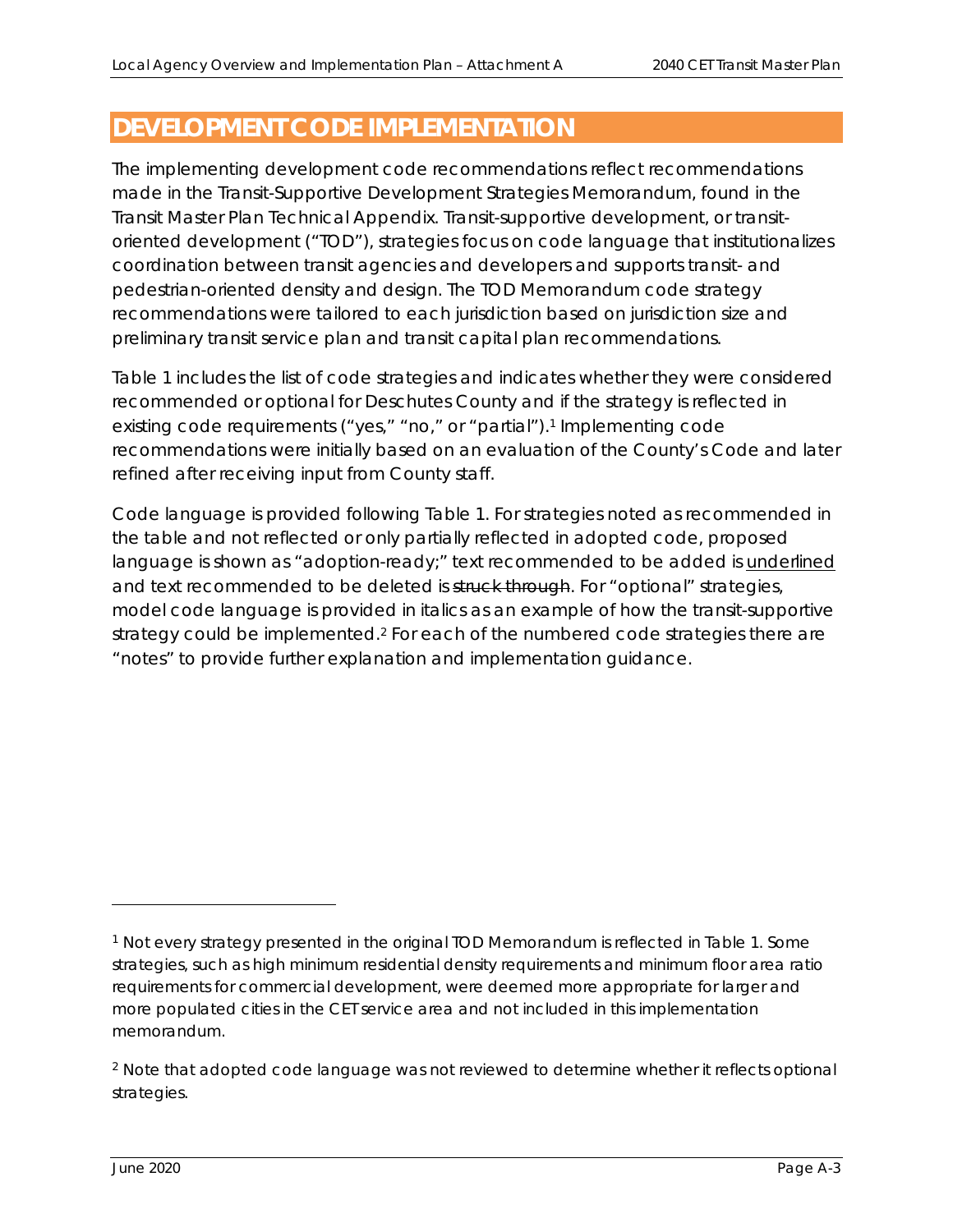|                | <b>Transit-Supportive Code Strategies</b>       | Recommendation  | <b>Existing</b><br>Code | Adoption-<br><b>Ready Code</b><br>Language<br><b>Provided</b> | <b>Model</b><br>Code<br>Language<br>Provided |
|----------------|-------------------------------------------------|-----------------|-------------------------|---------------------------------------------------------------|----------------------------------------------|
| 1              | <b>Coordination with Transit Provider</b>       | Recommended     | <b>No</b>               | $\checkmark$                                                  |                                              |
| 2              | <b>Transit Stop Improvements</b>                | Recommended     | Partial                 | $\checkmark$                                                  |                                              |
| $\overline{3}$ | Limit Auto-Oriented and Auto-Dependent Uses     | <b>Optional</b> |                         |                                                               | $\checkmark$                                 |
| $\overline{4}$ | Limit Drive-Throughs                            | <b>Optional</b> |                         |                                                               | $\checkmark$                                 |
| 5              | Max. Front Yard Setbacks (No Min. Setbacks)     | <b>Optional</b> |                         |                                                               | ✓                                            |
| $\overline{6}$ | Pedestrian Space in Front Setback               | <b>Optional</b> |                         |                                                               | $\checkmark$                                 |
| 7              | Pedestrian Orientation (Basic)                  | <b>Optional</b> |                         |                                                               | ✓                                            |
| 8              | Pedestrian Orientation (Enhanced)               | <b>Optional</b> |                         |                                                               | $\checkmark$                                 |
| 9              | <b>Block Length</b>                             | <b>Optional</b> |                         |                                                               | $\checkmark$                                 |
| 10             | Accessways Through Long Blocks                  | <b>Optional</b> |                         |                                                               | ✓                                            |
| 11             | No Vehicle Parking/Circulation in Front Setback | <b>Optional</b> |                         |                                                               | ✓                                            |
| 12             | Parking Reductions for Transit                  | <b>Optional</b> |                         |                                                               | $\checkmark$                                 |
| 13             | Landscaping and Walkways in Parking Lots        | <b>Optional</b> |                         |                                                               | ✓                                            |
| 14             | Preferential Parking for Ridesharing            | <b>Optional</b> |                         |                                                               |                                              |
| 15             | <b>Bicycle Parking</b>                          | <b>Optional</b> |                         |                                                               | $\checkmark$                                 |
| 16             | Transit-Related Uses in Parking Lots            | Recommended     | Partial                 | $\checkmark$                                                  |                                              |
| 17             | Definitions of Transit-Related Terms            | Recommended     | <b>No</b>               |                                                               | ✓                                            |

## **Table 1. Transit-Supportive Code Implementation Recommendations: Deschutes County**

*i Guidance is provided regarding implementing this strategy; however, due to the number of types of uses that will need to be considered before implementing this strategy and the implications of limiting uses specific to the jurisdiction, no model language has been provided.*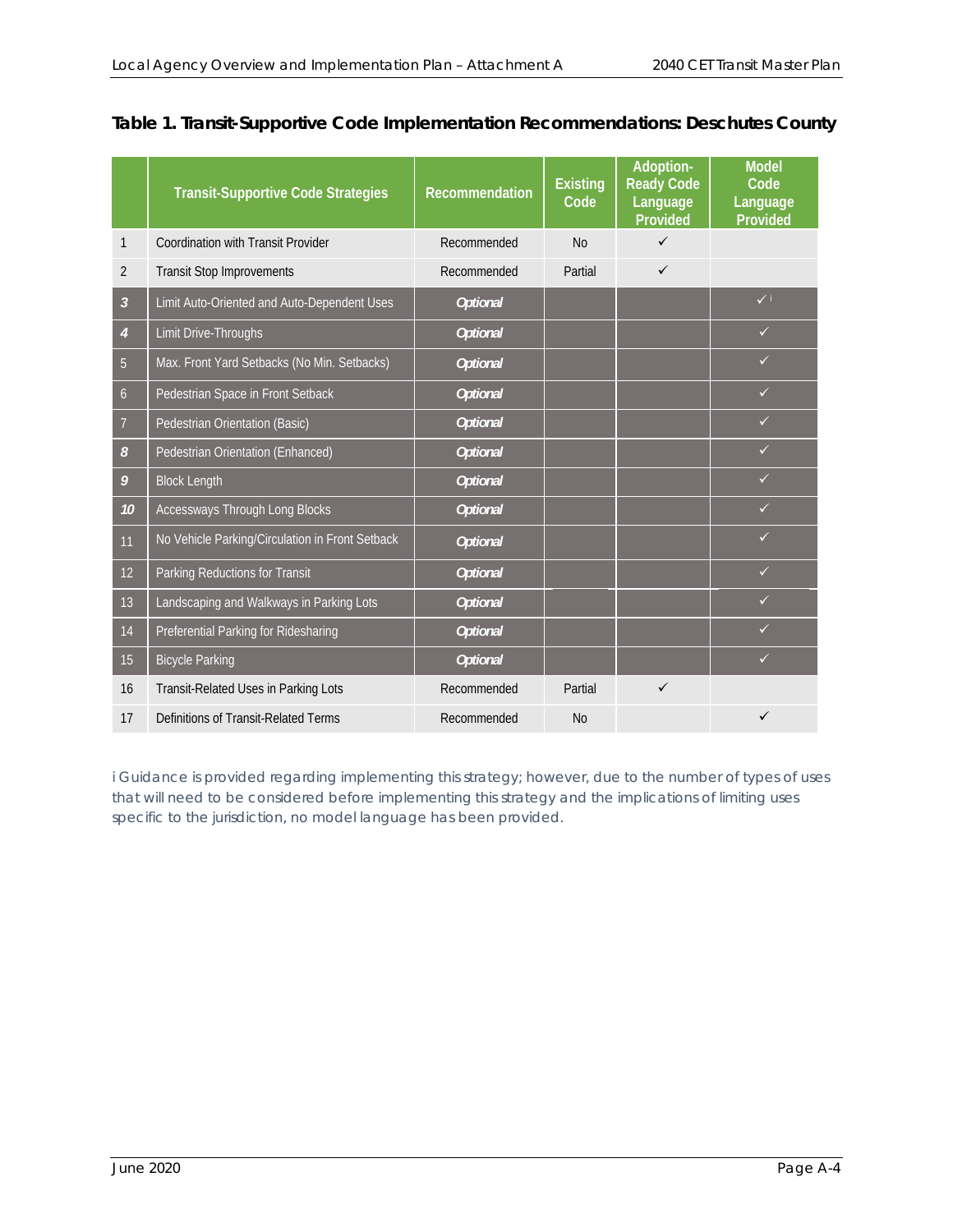# **1. COORDINATION WITH TRANSIT PROVIDER**

Notes: Adopted code language does not reflect this recommended code strategy. The recommendation is to specify that transportation providers will be noticed of applications that may have impacts to their facilities or services. Coordination with the transit provider could be strengthened if CET were invited to participate in the preapplication phase, as well as notified of public hearings, where the proposal has the potential to impact transit. These additions may be appropriate to include Chapter 22.08 (General Provisions) and Chapter 22.24 (Land Use Action Hearings).

#### **Recommended code amendment:**

22.08.005. Pre-application Conference.

A pre-application conference is encouraged for complex application or for applicants who are unfamiliar with the land use process. The purpose of the conference shall be to acquaint the applicant with the substantive and procedural requirements of the applicable land use ordinances, to provide for an exchange of information regarding applicable requirements of the comprehensive plan, zoning ordinance or land division ordinance and to identify issues likely to arise in processing an application, the applicable zoning ordinance may require that a preapplication conference be held for particular types of applications. Agencies and persons with an interest in the proposed development may be notified of the conference and be invited to attend or provide written comments on the proposal when deemed appropriate by the Planning Director. Notice of a pre-application conference shall be sent to the Oregon Department of Transportation and Cascades East Transit for proposals that may impact their facilities or services.

22.24.030 Notice of Hearing or Administrative Action.

A. Individual Mailed Notice.

1. Except as otherwise provided for herein… Written notice shall be sent by mail to the following persons:

*[…]* 

i. Notice shall be provided to the Oregon Department of Transportation and Cascades East Transit for proposals that may impact their facilities or services.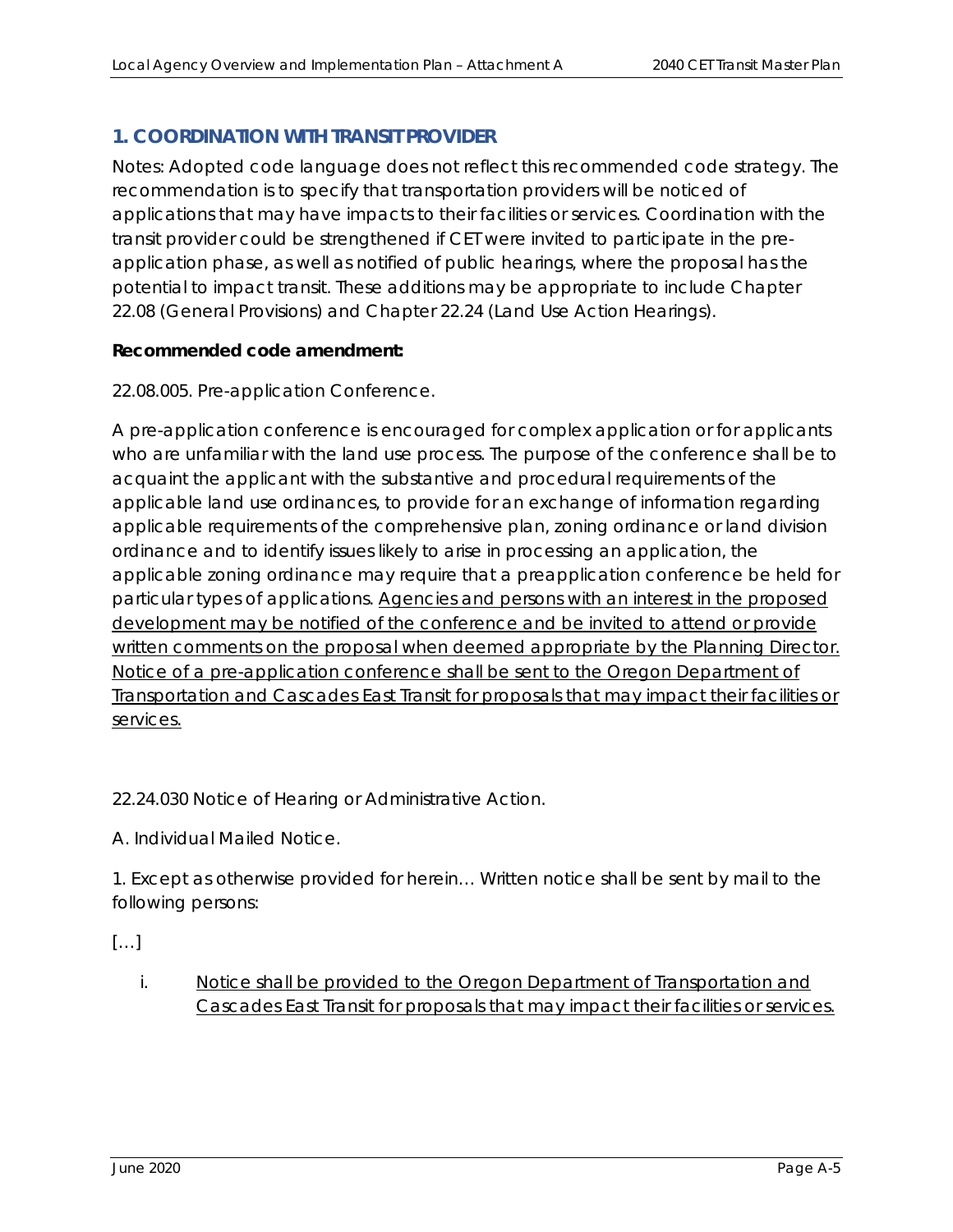## **2. TRANSIT STOP IMPROVEMENTS**

Notes: Existing code partially reflects this recommended code strategy. Section 19.80.050(I) in the Bend Area Urban Zoning Ordinance incentivizes providing transit stops in return for vehicle parking requirement reductions. Standards for transit access and stop improvements could potentially be added as a new subsection in Section 18.116 (Supplementary Provisions).

#### **Recommended code amendment:**

#### 18.116.360. Transit-related Improvements.

A. Developments that are proposed on the same site as, or adjacent to, an existing or planned transit stop as designated in an adopted transportation or transit plan, shall provide the following transit access and supportive improvements consistent with the adopted plan and in coordination with the transit service provider:

1. Reasonably direct pedestrian connections between the transit stop and primary entrances of the buildings on site. For the purpose of this Section, "reasonably direct" means a route that does not deviate unnecessarily from a straight line or a route that does not involve a significant amount of out-of-direction travel for users.

2. The primary entrance of the building closest to the street where the transit stop is located is oriented to that street.

3. A transit passenger landing pad that is ADA-accessible.

4. An easement or dedication for a passenger shelter or bench if such an improvement is identified in an adopted plan.

5. Lighting at the transit stop.

6. Other improvements identified in an adopted plan.

# **3. LIMIT AUTO-ORIENTED AND AUTO-DEPENDENT USES**

Notes: This strategy to limit auto-oriented and auto-dependent uses has been identified as optional for Deschutes County. Examples of uses reliant on vehicular traffic include: fast food restaurants, convenience stores, gas stations, auto repair shops, landscaping and aggregate materials sales, and large-format retailers. Consider prohibiting or limiting these uses along transit lines or in commercial nodes where transit stops exist or are planned. Related code modifications would be made to allowed use tables in the County zoning code for each zone. In addition, consider expanding the code definitions section to include definitions of these auto-oriented land uses.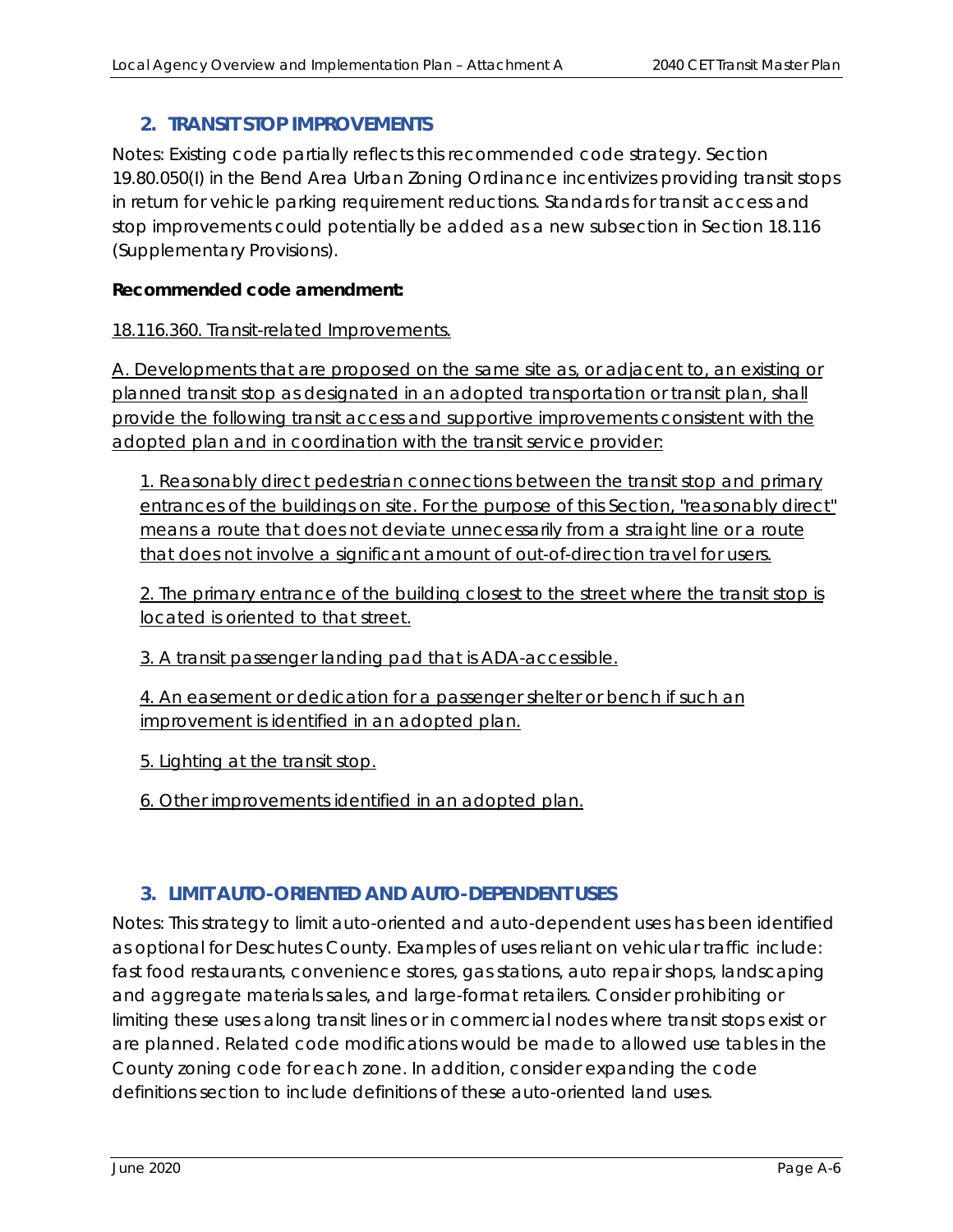## **4. LIMIT DRIVE-THROUGHS**

Notes: This strategy to restrict or prohibit drive-throughs has been identified as optional for Deschutes County. Consider prohibiting or limiting drive-throughs along transit routes or in commercial nodes where transit stops exist or are planned. Where drive-throughs are allowed, the model code text below was developed to ensure that the use is better integrated with other modes of transportation.

### **Model code language:**

#### *Drive-through design.*

*A. Applicability. Proposed development that includes a drive-up and/or drive-through facility (i.e. driveway queuing areas, customer service windows, teller machines, kiosks, drop-boxes, or similar facilities) is subject to all of the following standards:* 

- *(1) The drive-up or drive-through facility must be located at least 50 feet from any existing residential zoned property.*
- *(2) The drive-up or drive-through facility shall orient to and receive access from a driveway that is internal to the development and not a street, as generally illustrated in Figure X.*
- *(3) The drive-up or drive-through facility shall not be oriented to a street corner.*
- *(4) The drive-up or drive-through facility shall not be located within 20 feet of a street right-of-way.*
- *(5) Drive-up and drive-through queuing areas shall be designed so that vehicles will not obstruct any street, fire lane, walkway, bike lane, or sidewalk.*
- *(6) If ATMs are provided, at least one ATM shall be located adjacent to and accessible from a planned or existing sidewalk.*
- *(7) Bicycle and pedestrian access to the drive-up or drive-through facility shall be allowed and indicated with signage and pavement markings.*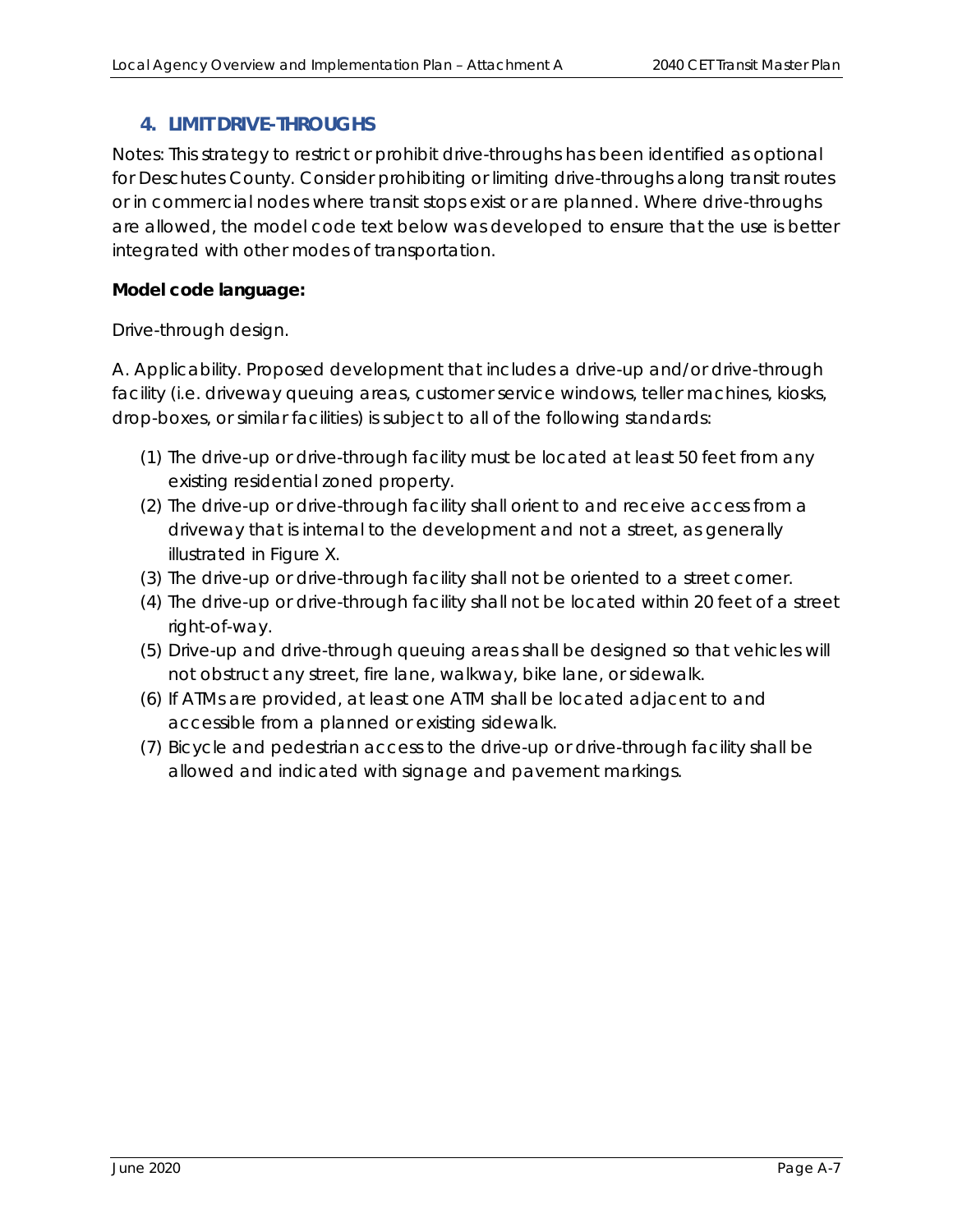

*Figure X. Drive-up and Drive-through Facilities Example – Acceptable* 

*Figure X. Drive-up and Drive-through Facilities Example – Not Acceptable* 



# **5. MAX. FRONT YARD SETBACKS**

Note: This strategy for maximum front yard setbacks has been identified as optional for Deschutes County. Model code language is provided for future consideration.

#### **Model code language:**

*Development Standards.* 

*Setback Requirements.* 

*<sup>1.</sup> Minimum front yard setback: none*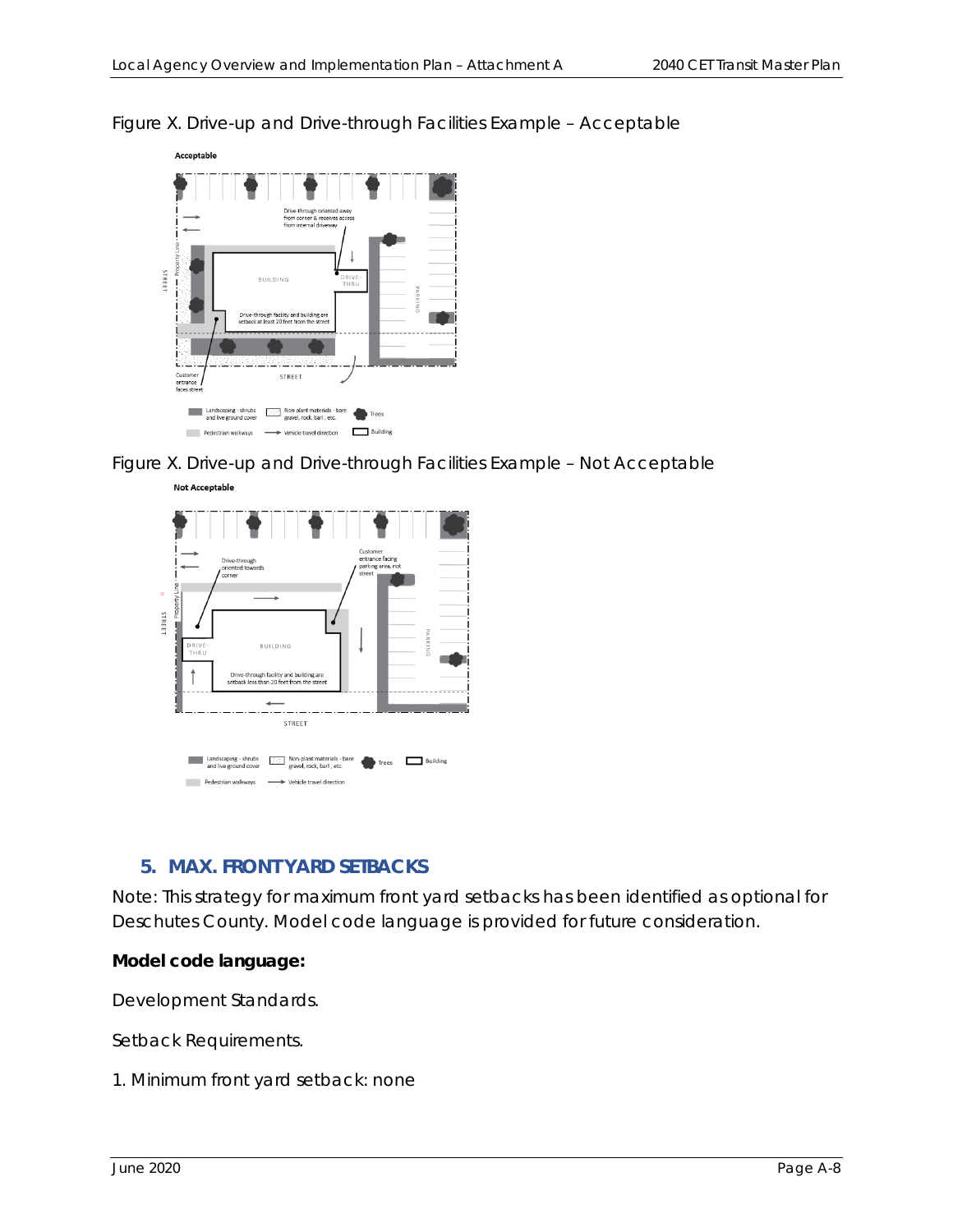#### *2. Maximum front yard setback: [0-10] feet*

#### **6. PEDESTRIAN SPACE IN FRONT SETBACK**

Notes: This strategy for pedestrian amenity requirements in front yard setbacks has been identified as optional for Deschutes County. Model code language is provided for future consideration.

#### **Model code language:**

*The [decision body] may allow a greater front yard setback when the applicant proposes extending an adjacent sidewalk or plaza for public use, or some other pedestrian amenity is proposed between the building and public right-of-way, subject to [Site Design/Development Review] approval.* 

#### **7. PEDESTRIAN ORIENTATION (BASIC)**

Notes: This strategy for basic pedestrian orientation standards on sites adjacent to existing or planned transit routes and stops has been identified as optional for Deschutes County. Model code language is provided for future consideration.

#### **Model code language:**

*[See code language recommended under Strategy #2 - Transit Stop Improvements]* 

#### **8. PEDESTRIAN ORIENTATION (ENHANCED)**

Notes: This strategy for enhanced pedestrian orientation on sites adjacent to existing or planned transit routes and stops has been identified as optional for Deschutes County. Model code language is provided for future consideration.

#### **Model code language:**

*Primary Entrances and Windows.* 

- *(1) Street Level Entrances. All primary building entrances shall open to the sidewalk and shall conform to Americans with Disabilities Act (ADA) requirements, as applicable. Primary entrances above or below grade may be allowed where ADA accessibility is provided. Primary entrances shall have weather protection provided.*
- *(2) Windows General. Except as approved for parking structures or accessory*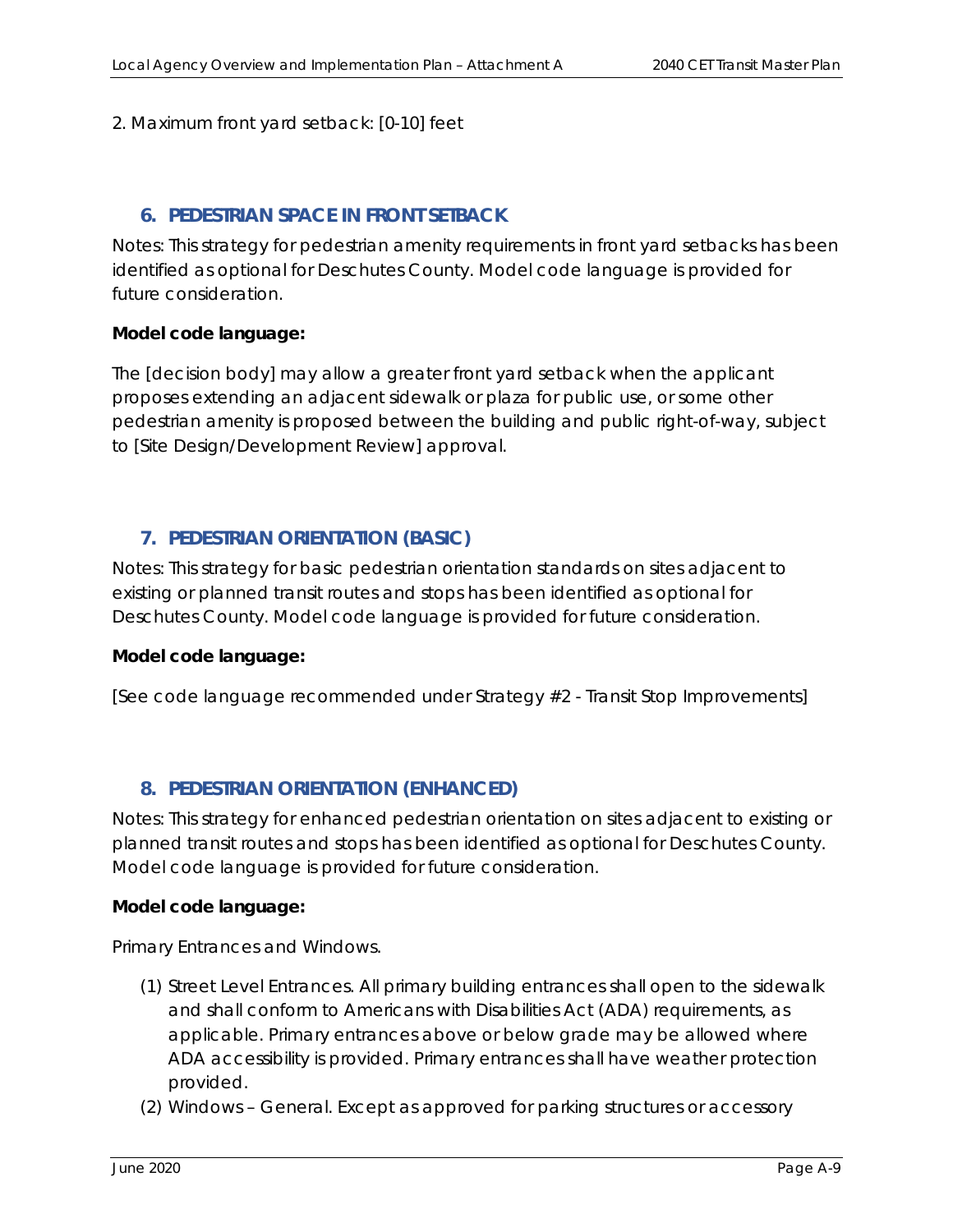*structures, the ground floor, street-facing elevation(s) of all buildings shall comprise at least [60] percent transparent windows, measured as a section extending the width of the street-facing elevation between the building base (or [30] inches above the sidewalk grade, whichever is less) and a plane [72] inches above the sidewalk grade.* 

- *(3) Articulation. All building elevations that orient to a street or civic space must have breaks in the wall plane (articulation) of not less than one break for every*  [30] feet of building length or width, as applicable, as follows:
	- *a. A "break" for the purposes of this subsection is a change in wall plane of not*  less than [24] inches in depth. Breaks may include but are not limited to an *offset, recess, window reveal, pilaster, frieze, pediment, cornice, parapet, gable, dormer, eave, coursing, canopy, awning, column, building base, balcony, permanent awning or canopy, marquee, or similar architectural feature.*
	- *b. The [decision-making body] through Site Design Review may approve detailing that does not meet the [24-]inch break-in-wall-plane standard where it finds that proposed detailing is more consistent with the architecture of [historically significant or historic-contributing] buildings existing in the vicinity.*
	- *c. Changes in paint color and features that are not designed as permanent architectural elements, such as display cabinets, window boxes, retractable and similar mounted awnings or canopies, and other similar features, do not meet the [24-]inch break-in-wall-plane standard.*
	- *d. Building elevations that do not orient to a street or civic space need not comply with the [24-]inch break-in-wall-plane standard but should complement the overall building design.*
- *(4) Weather Protection. On building façades facing a Storefront Street, weather protection for pedestrians must be provided along at least 75 percent of the façade. Weather protection may be an awning, canopy, arcade, colonnade, recessed entry, or some combination of these elements. Where provided, weather protection shall meet the following standards:* 
	- *a. Be constructed of glass, metal, or a combination of these materials;*
	- *b. Project at least 5 feet from the building façade;*
	- *c. Have at least 10 feet clearance above the sidewalk;*
	- *d. Match the width of the storefront or the window opening(s); and*
	- *e. Not obscure any existing or proposed transom windows.*

# **9. BLOCK LENGTH**

Notes: This strategy for maximum block length standards has been identified as optional for Deschutes County. Model code language is provided for future consideration.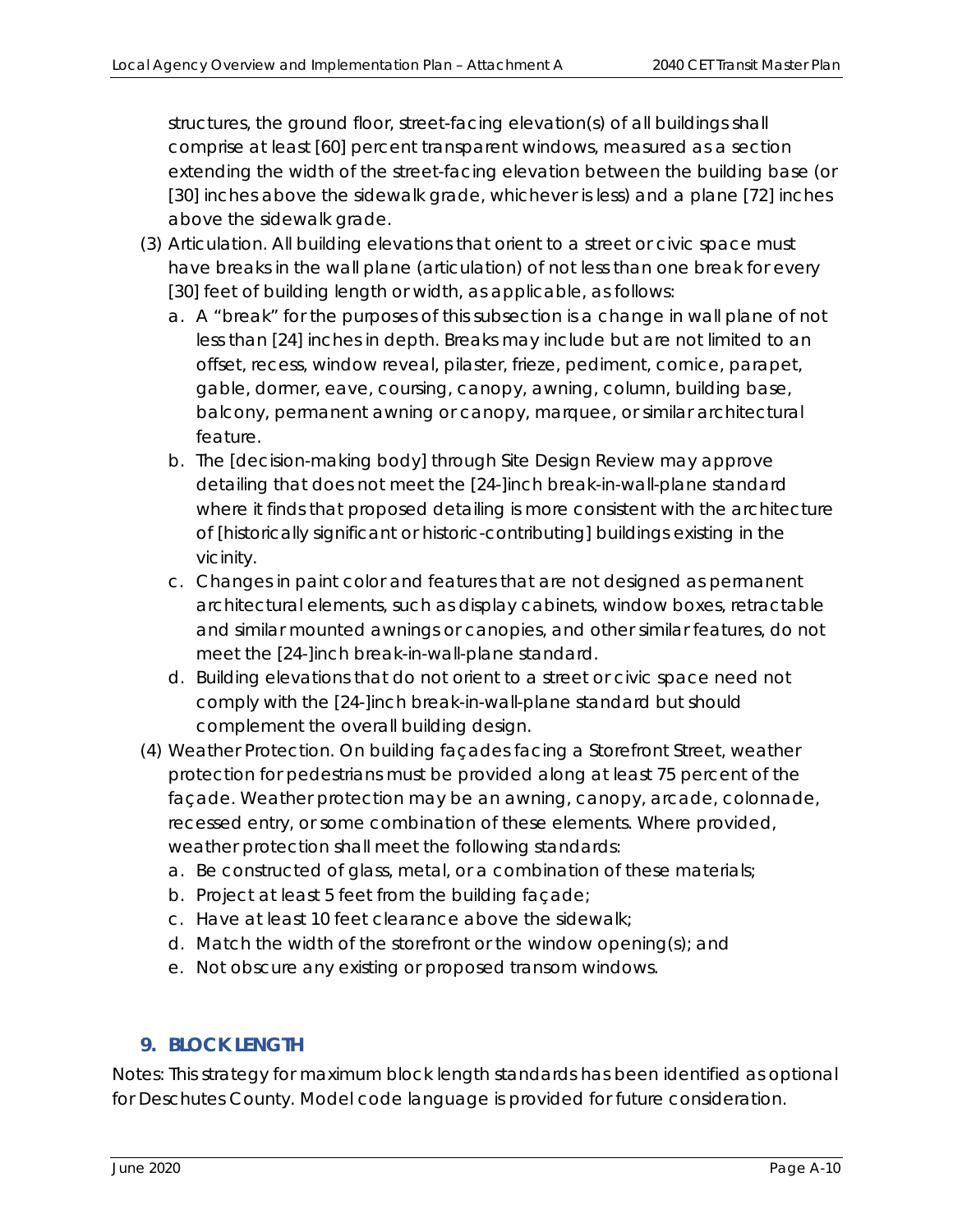#### **Model code language:**

*Street Connectivity and Formation of Blocks. In order to promote efficient vehicular and pedestrian circulation throughout the jurisdiction, subdivisions and site developments shall be served by an interconnected street network, pursuant with the standards in subsections (a) through (d) below (distances are measured from the edge of street rights-of-way). Where a street connection cannot be made due to physical site constraints, approach spacing/access management requirements, or similar restrictions, where practicable, a pedestrian access way connection shall be provided pursuant to [\_\_\_\_].* 

*A. Residential zones: Minimum of [200] foot block length and maximum of [600] length; maximum [1,400] feet block perimeter* 

*B. [Downtown/Central Commercial] zone: Minimum of [200] foot length and maximum of [400] foot length; maximum [1,200] foot perimeter* 

*C. [General Commercial zone and Light Industrial zone]: Minimum of [100] foot length and maximum of [600] foot length; maximum [1,400] foot perimeter* 

*D. Not applicable in General Industrial zone.* 

# **10.ACCESSWAYS THROUGH LONG BLOCKS**

Notes: This strategy requiring non-motorized accessways has been identified as optional for Deschutes County. Model code language is provided for future consideration.

#### **Model code language:**

*The [decision body] in approving a land use application with conditions may require a developer to provide an accessway where the creation of a street is infeasible and where a cul-de-sac or dead-end street is allowed. An accessway shall connect the end of the street to another right-of-way or a public access easement. An accessway shall be contained within a public right-of-way or public access easement, as required by the County. An accessway shall be a minimum of [10]-feet-wide and shall provide a minimum [6]-foot-wide paved surface or other all-weather surface approved by the [County decision body]. Design features should be considered that allow access to emergency vehicles but that restrict access to non-emergency motorized vehicles.* 

#### **11.NO VEHICLE PARKING/CIRCULATION IN FRONT SETBACK**

Notes: This strategy prohibiting vehicle parking and circulation in the front setback has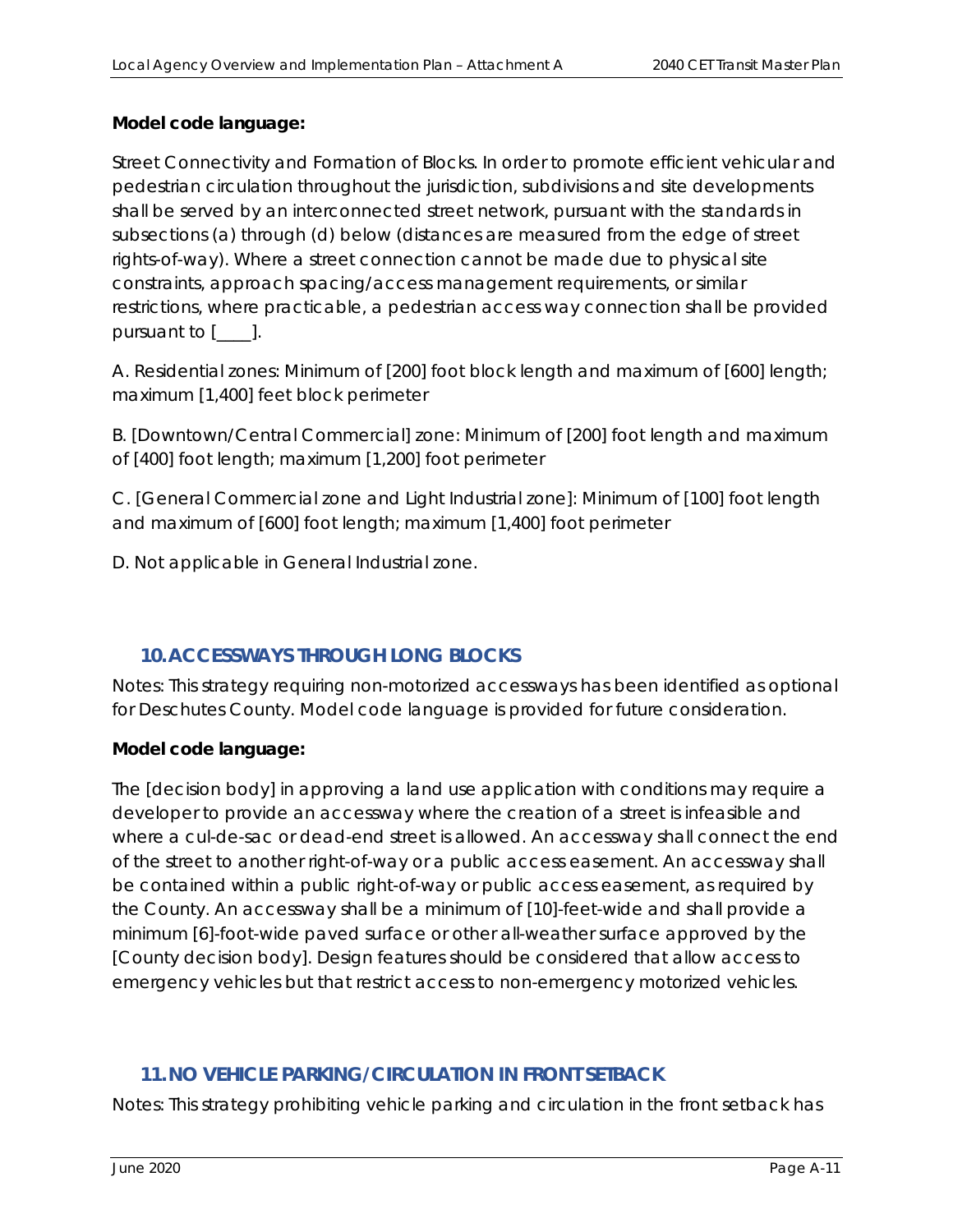been identified as optional for Deschutes County. Model code language is provided for future consideration.

#### **Model code language:**

*Parking and Loading Area Development Requirements. All parking and loading areas required under this ordinance, except those for a detached single-family dwelling on an individual lot or unless otherwise noted, shall be developed and maintained as follows:* 

*A. Location on site. Required yards adjacent to a street shall not be used for parking and loading areas unless otherwise specifically permitted in this ordinance. Side and*  rear yards that are not adjacent to a street may be used for such areas when *developed and maintained as required in this ordinance.* 

#### **12. PARKING REDUCTIONS FOR TRANSIT**

Notes*:* This strategy allowing parking reductions for sites near transit has been identified as optional for Deschutes County. Model code language is provided for future consideration.

#### **Model code language:**

#### *Modification of Off-Street Parking Requirements*

*The applicant may propose a parking space standard that is different than the standard in Section [\_\_\_], for review and action by the [Community Development Director] through a [variance procedure], pursuant to Section [\_\_\_]. The applicant's proposal shall consist of a written request, and a parking analysis prepared by a qualified professional. The parking analysis, at a minimum, shall assess the average parking demand and available supply for existing and proposed uses on the subject site; opportunities for shared parking with other uses in the vicinity; existing public parking in the vicinity; transportation options existing or planned near the site, such as frequent transit service, carpools, or private shuttles; and other relevant factors. The [Community Development Director] may reduce the off-street parking standards for sites with one or more of the following features:* 

*A. Site has a transit stop with existing or planned transit service located adjacent to it, and the site's frontage is improved with a transit stop shelter, consistent with the standards of the applicable transit service provider. Allow up to a [10-20] percent reduction to the standard number of automobile parking spaces;* 

*B. Site has dedicated parking spaces for carpool/vanpool vehicles: Allow up to a 10*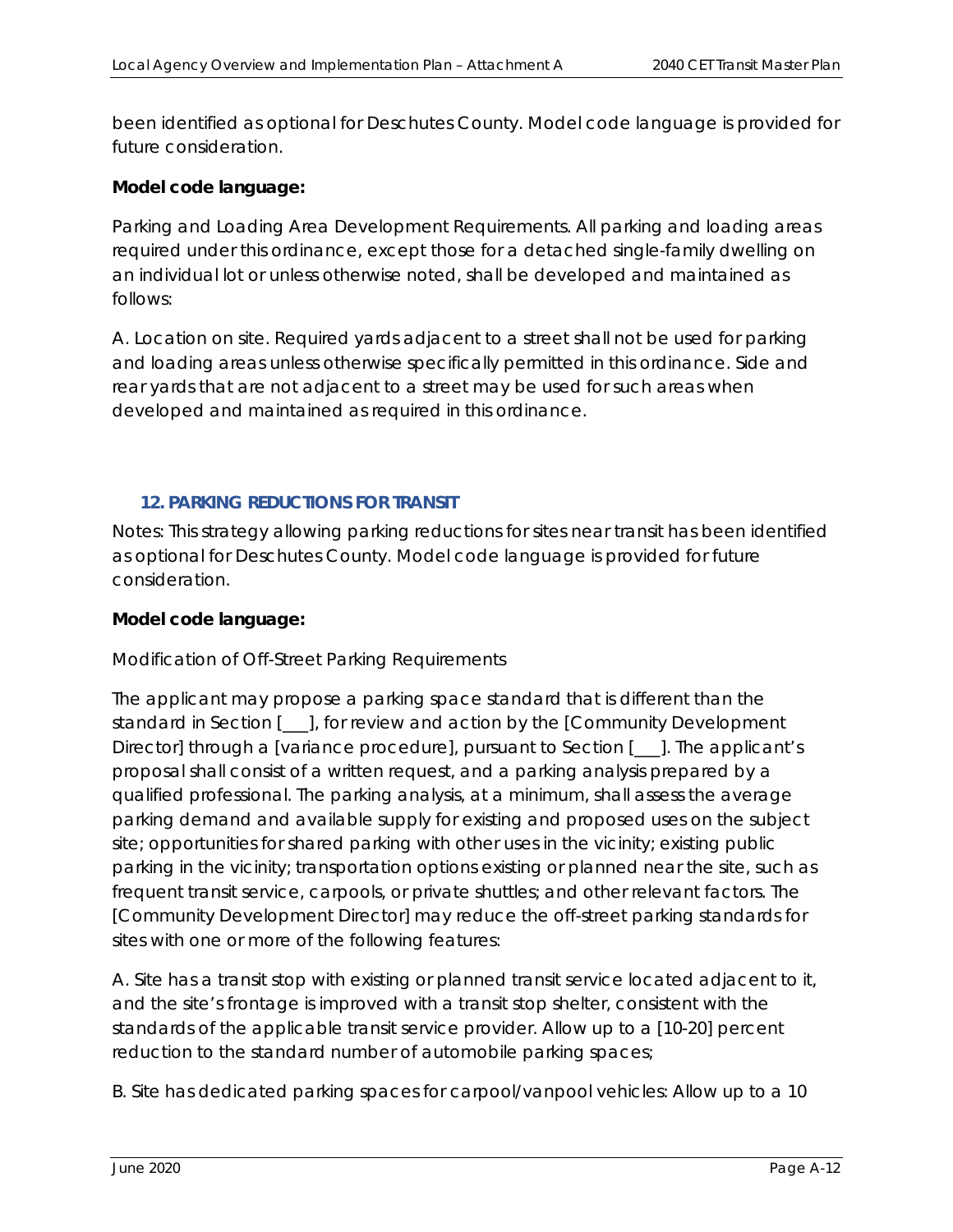*percent reduction to the standard number of automobile parking spaces;* 

*C. Site has dedicated parking spaces for motorcycle and/or scooter or electric carts: Allow reductions to the standard dimensions for parking spaces and the ratio of standard to compact parking spaces;* 

*D. Available on-street parking spaces adjacent to the subject site in amounts equal to the proposed reductions to the standard number of parking spaces.* 

*E. Site has more than the minimum number of required bicycle parking spaces: Allow up to a [10-20] percent reduction to the number of automobile parking spaces.* 

#### **13.LANDSCAPING AND WALKWAYS IN PARKING LOTS**

Notes*:* This strategy requiring landscaping and walkways in parking lots has been identified as optional for Deschutes County. Model code language is provided for future consideration.

#### **Model code language:**

1. Parking Lot Landscaping. All of the following standards shall be met for each parking *lot or each parking bay where a development contains multiple parking areas:* 

*A. A minimum of [10] percent of the total surface area of all parking areas, as measured around the perimeter of all parking spaces and maneuvering areas, shall be*  landscaped. Such landscaping shall consist of canopy trees distributed throughout the *parking area. A combination of deciduous and evergreen trees, shrubs, and ground cover plants is required. The trees shall be planned so that they provide [a partial / # percent] canopy cover over the parking lot within [#] years. At a minimum, one tree*  per [12] parking spaces on average shall be planted over and around the parking *area.* 

*B. All parking areas with more than [20] spaces shall provide landscape islands with trees that break up the parking area into rows of not more than [10-12] contiguous parking spaces. Landscape islands and planters shall have dimensions of not less than [48] square feet of area and no dimension of less than [6] feet, to ensure adequate soil, water, and space for healthy plant growth;* 

*C. All required parking lot landscape areas not otherwise planted with trees must contain a combination of shrubs and groundcover plants so that, within [2] years of planting, not less than [50-75] percent of that area is covered with living plants; and* 

*D. Wheel stops, curbs, bollards or other physical barriers are required along the edges of all vehicle maneuvering areas to protect landscaping from being damaged by*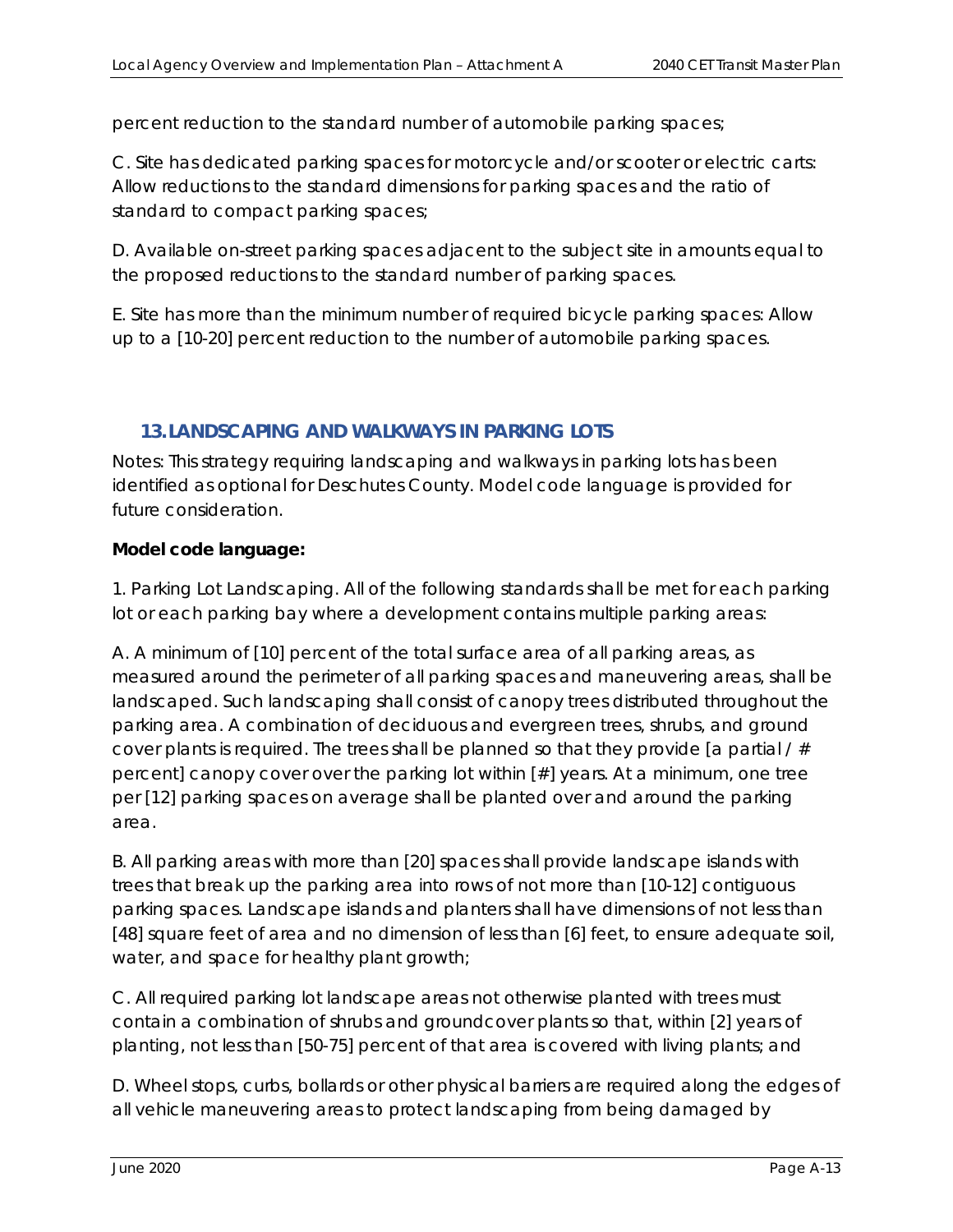*vehicles. Trees shall be planted not less than [2] feet from any such barrier.* 

*E. Trees planted in tree wells within sidewalks or other paved areas shall be installed with root barriers, consistent with applicable nursery standards.* 

*2. Screening Requirements. Screening is required for outdoor storage areas, unenclosed uses, and parking lots, and may be required in other situations as determined by the [County decision body]. Landscaping shall be provided pursuant with the standards of subsections \_-\_, below:* 

*A. Parking Lots. The edges of parking lots shall be screened to minimize vehicle headlights shining into adjacent rights-of-way and residential yards. Parking lots abutting sidewalk or walkway shall be screened using a low-growing hedge or low garden wall to a height of between [3] feet and [4] feet.* 

*3. Maintenance. All landscaping shall be maintained in good condition, or otherwise replaced by the property owner.* 

*4. Pedestrian Circulation. A walkway shall be provided through a parking area, connecting building entrances to adjacent sidewalks and streets, in parking areas that have more than 20 parking spaces.* 

*Where a walkway crosses a parking area or driveway, it shall be clearly marked with contrasting paving materials (e.g., pavers, light-color concrete inlay between asphalt, or similar contrast). The crossing may be part of a speed table to improve driver-visibility of pedestrians. If crossings involve grade changes, the crossing shall include ADAaccessible ramps. Painted striping, thermo-plastic striping, and similar types of nonpermanent applications are discouraged, but may be approved for lower-volume crossings of 24 feet or less.* 

# **14.PREFERENTIAL PARKING FOR RIDESHARING**

Notes*:* This strategy requiring preferential parking for ridesharing has been identified as optional for Deschutes County. Model code language is provided for future consideration.

# **Model code language:**

*Parking areas that have designated employee parking and more than 20 automobile parking spaces shall provide at least 10% of the employee parking spaces (minimum two spaces) as preferential carpool and vanpool parking spaces. Preferential carpool and vanpool parking spaces shall be closer to the employee entrance of the building than other parking spaces, with the exception of ADA-accessible parking spaces.*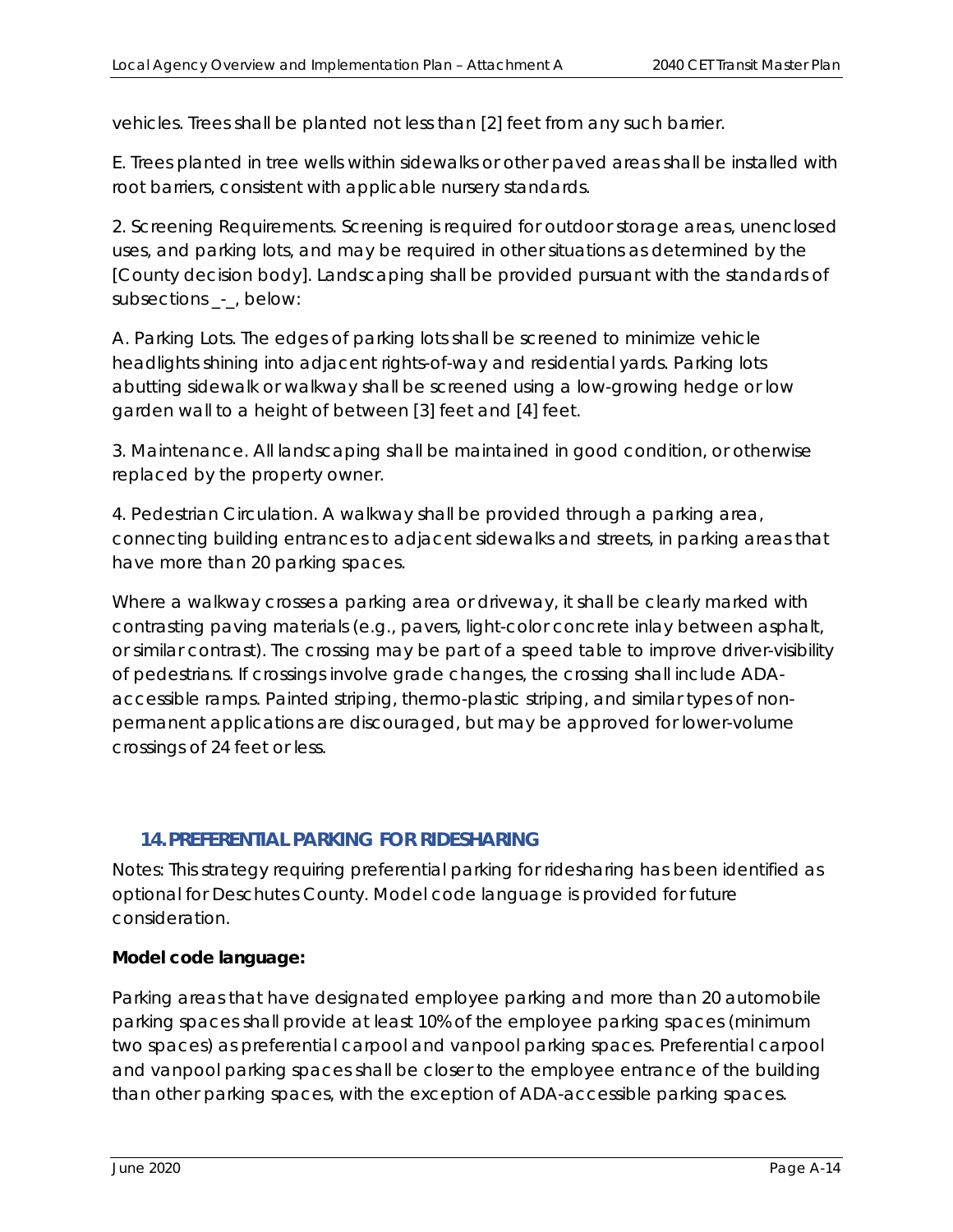### **15.BICYCLE PARKING**

Notes*:* This strategy requiring minimum bicycle parking requirements for uses including transit stops and centers and minimum design standards has been identified as optional for Deschutes County. Model code language is provided for future consideration.

#### **Model code language:**

#### *Bicycle Parking*

*A. Standards. Bicycle parking spaces shall be provided with new development and where a change of use occurs, at a minimum, based on the standards in Table \_\_\_. Where an application is subject to Conditional Use Permit approval or the applicant has requested a reduction to an automobile-parking standard, pursuant with Subsection \_\_\_], the [County decision body] may require bicycle parking spaces in addition to those in Table \_\_\_.* 

| Table<br>Minimum Required Bicycle Parking Spaces                      | Long and Short Term<br><b>Bicycle Parking</b>                                   |                                                         |
|-----------------------------------------------------------------------|---------------------------------------------------------------------------------|---------------------------------------------------------|
| Use                                                                   | Minimum Number of Spaces                                                        | (As % of Minimum<br>Required Bicycle<br>Parking Spaces) |
| Multifamily Residential<br>(required for 4 or more<br>dwelling units) | 2 spaces per 4 dwelling units                                                   | 75% long term<br>25% short term                         |
| Commercial                                                            | 2 spaces per primary use or 1<br>per 5 vehicle spaces,<br>whichever is greater  | 25% long term<br>75% short term                         |
| <i><b>Industrial</b></i>                                              | 2 spaces per primary use or 1<br>per 10 vehicle spaces,<br>whichever is greater | 25% long term<br>75% short term                         |
| <b>Schools</b><br>(all types)                                         | 2 spaces per classroom                                                          | 50% long term<br>50% short term                         |
| Institutional Uses and<br>Places of Worship                           | 2 spaces per primary use or 1<br>per 10 vehicle spaces,<br>whichever is greater | 50% long term<br>50% short term                         |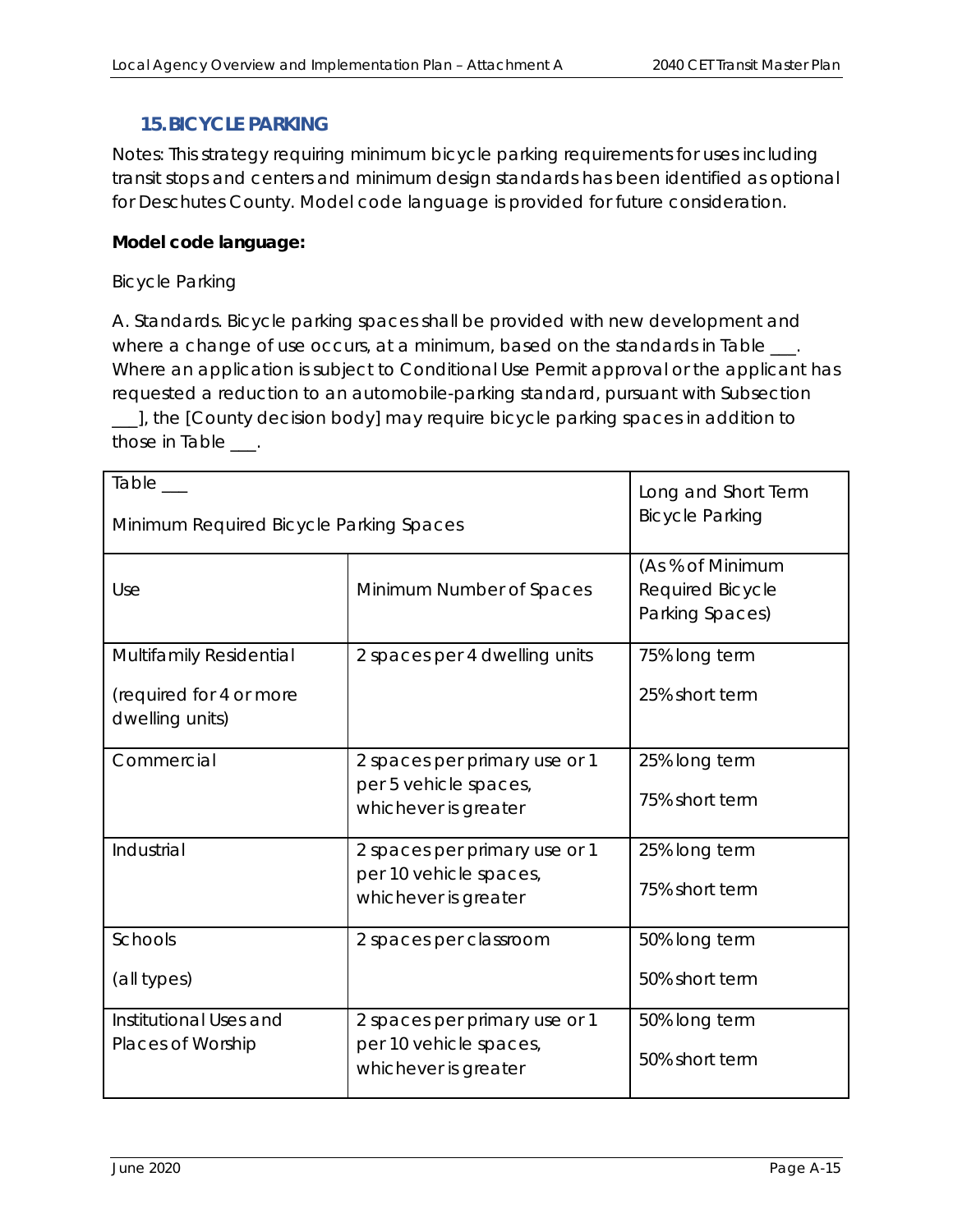| Table__<br>Minimum Required Bicycle Parking Spaces | Long and Short Term<br><b>Bicycle Parking</b>                                        |                                                                |
|----------------------------------------------------|--------------------------------------------------------------------------------------|----------------------------------------------------------------|
| Use                                                | Minimum Number of Spaces                                                             | (As % of Minimum<br><b>Required Bicycle</b><br>Parking Spaces) |
| Parks<br><i>(active recreation areas</i><br>only)  | 4 spaces                                                                             | 100% short term                                                |
| Transit Stops                                      | 2 spaces                                                                             | 100% short term                                                |
| <b>Transit Centers and Park-</b><br>and-Rides      | 4 spaces or 1 per 10 vehicle<br>spaces, whichever is greater                         | 50% long term<br>50% short term                                |
| <b>Other Uses</b>                                  | 2 bike spaces per primary use<br>or 1 per 10 vehicle spaces,<br>whichever is greater | 50% long term<br>50% short term                                |

*B. Design and Location.* 

- 1. All bicycle parking shall be securely anchored to the ground or to a structure.
- *2. All bicycle parking shall be well lighted [to specified lighting level].*
- *3. All bicycle parking shall be designed so that bicycles may be secured to them without undue inconvenience, including being accessible without removing another bicycle. [Bicycle parking spaces shall be at least six (6) feet long and two-and-one-half (2 ½) feet wide, and overhead clearance in covered spaces should be a minimum of seven (7) feet. A five (5) foot aisle for bicycle maneuvering should be provided and maintained beside or between each row/ rack of bicycle parking.]*
- *4. Bicycle parking racks shall accommodate locking the frame and both wheels using either a cable or U-shaped lock.*
- *5. Direct access from the bicycle parking area to the public right-of-way shall be provided at-grade or by ramp access, and pedestrian access shall be provided from the bicycle parking area to the building entrance.*
- *6. Bicycle parking shall not impede or create a hazard to pedestrians or vehicles,*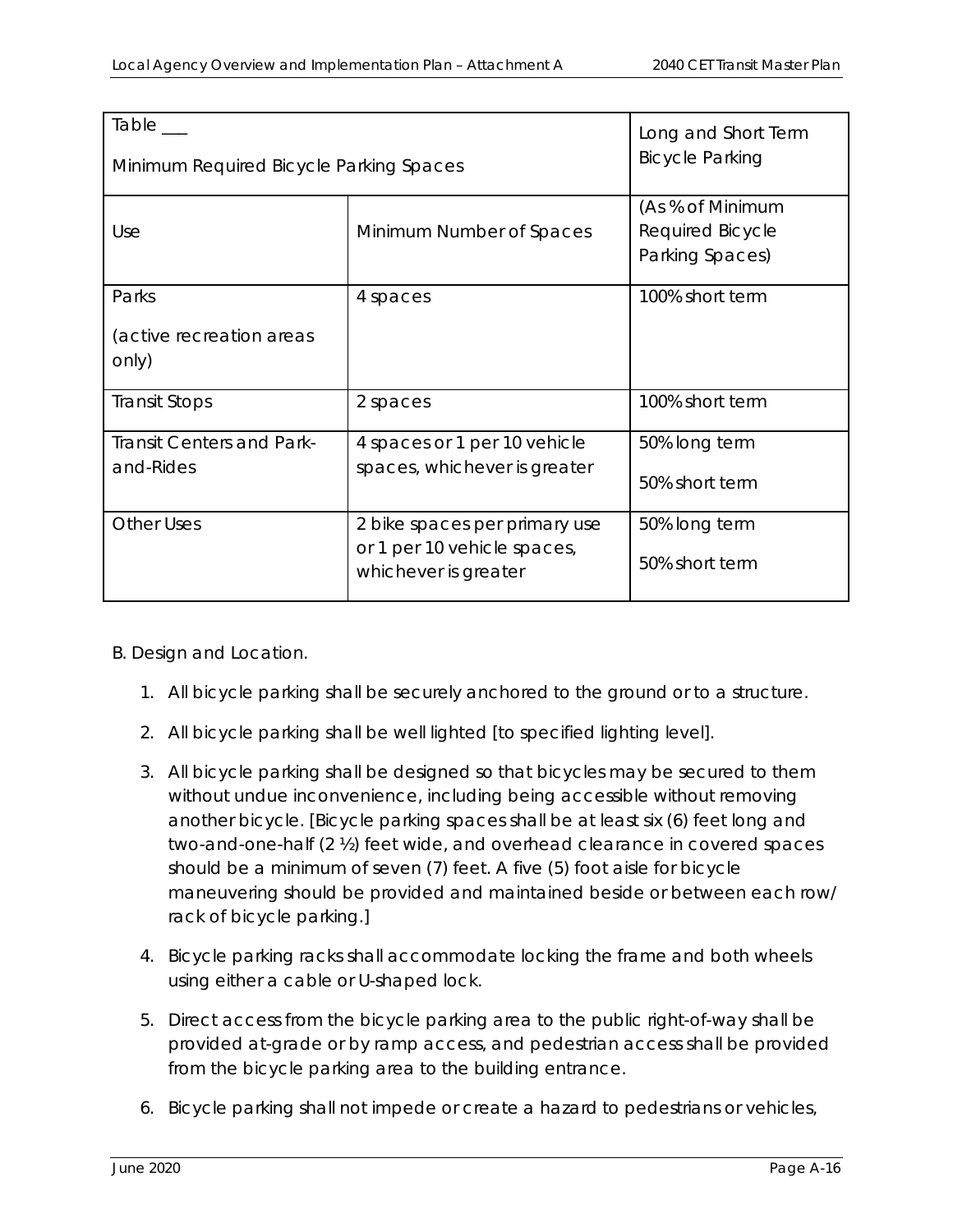*and shall not conflict with the vision clearance standards of Section [\_\_\_].* 

- *7. All bicycle parking should be integrated with other elements in the planter strip when in the public right-of-way.*
- *8. Short-term bicycle parking.* 
	- *a. Short-term bicycle parking shall consist of a stationary rack or other approved structure to which the bicycle can be locked securely.*
	- *b. If more than 10 short-term bicycle parking spaces are required, at least 50% of the spaces must be sheltered. Sheltered short-term parking consists of a minimum 7-foot overhead clearance and sufficient area to completely cover all bicycle parking and bicycles that are parked correctly.*
	- *c. Short-term bicycle parking shall be located within 50 feet of the main building entrance or one of several main entrances, and no further from an entrance than the closest automobile parking space.*
- *9. Long-term bicycle parking. Long-term bicycle parking shall consist of a lockable*  enclosure, a secure room in a building on-site, monitored parking, or another *form of sheltered and secure parking.*

*C. Exemptions. This Section does not apply to single-family and duplex housing, home occupations, and agricultural uses. The [County decision-making body] may exempt other uses upon finding that, due to the nature of the use or its location, it is unlikely to have any patrons or employees arriving by bicycle.* 

*D. Hazards. Bicycle parking shall not impede or create a hazard to pedestrians or vehicles, and shall be located so as to not conflict with the vision clearance standards of Section [\_\_\_].* 

# **16.TRANSIT-RELATED USES IN PARKING LOTS**

Notes*:* Adopted code language partially reflects this recommended code strategy in the Bend Urban Area Zone. Potential code language could be refined and added to parking and loading requirements in Chapter 18.116 (Supplementary Provisions).

#### **Recommended code amendment:**

18.116.030. Off-street Parking and Loading.

 $[\dots]$ 

E. General Provisions. Off-Street Parking.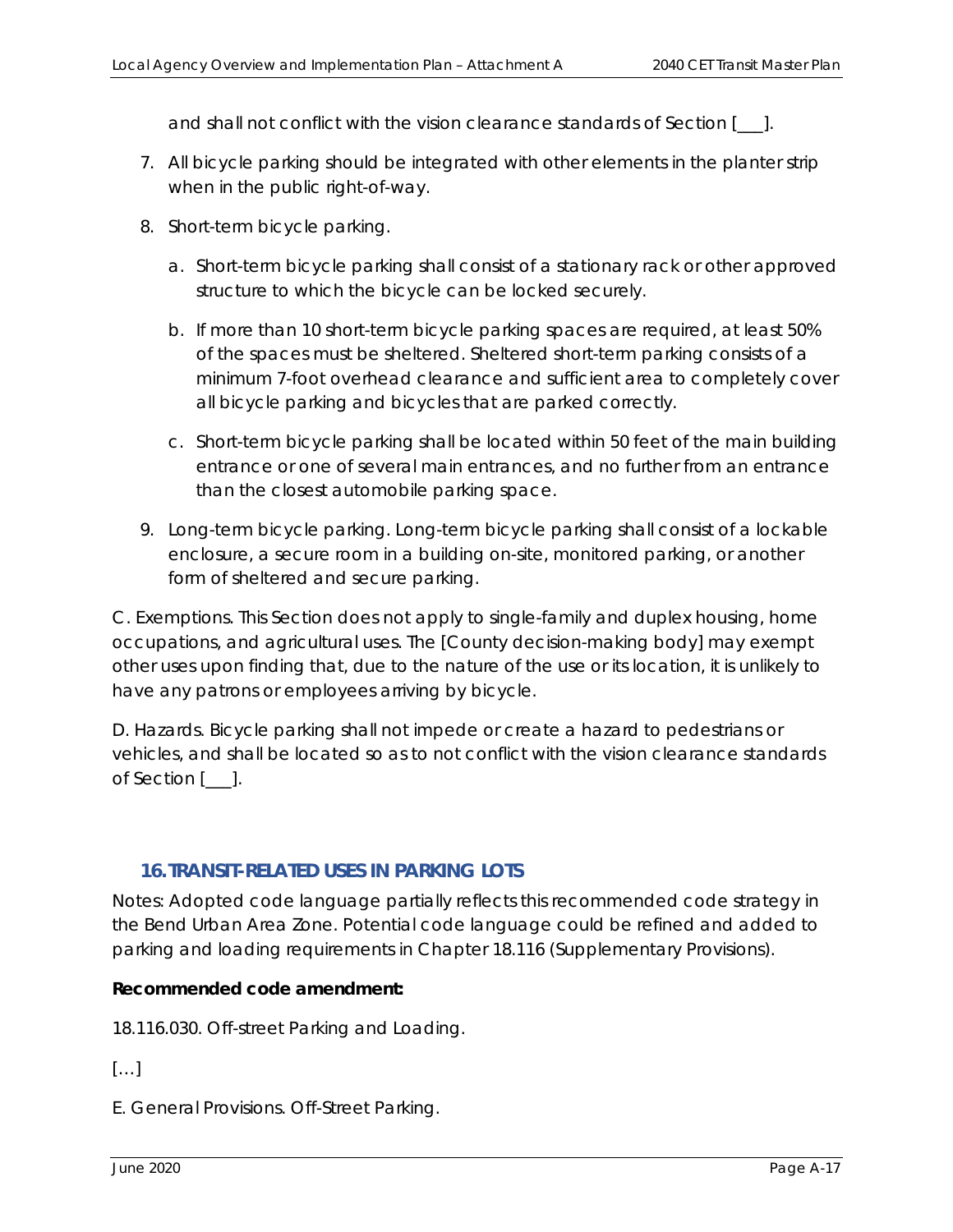[…]

4. Use of Parking Facilities. Required parking space shall be available for the parking of operable passenger automobiles of residents, customers, patrons and employees only and shall not be used for the storage of vehicles or materials or for the parking of trucks used in conducting the business or used in conducting the business or use. Parking spaces and parking areas may be used for transitrelated uses such as transit stops and park-and-ride/rideshare areas, provided the minimum parking space requirements in Section 18.116.030 can still be met.

# **17.DEFINITIONS**

Notes: Terms included in recommended code amendment language or model code language may not be defined. Consider strengthening existing codified definitions or adopting new definitions drawing on model language provided below.

#### **Model code language:**

#### *Definitions*

*Accessway. A walkway or multi-use path connecting two rights-of-way to one another where no vehicle connection is made. OR Access way. Pedestrian and/or bicycle connections between streets, rights-of-way, or a street or right-of-way and a building, school, park, transit stop, or other destination.* 

Park and ride. A parking area at, adjacent, or near (within 500 feet of) a transit stop *where automobiles, bicycles, and other vehicles and mobility devices can be parked by transit and rideshare users. Location and design are guided by the currently adopted transit master plan.* 

*Rideshare. A formal or informal arrangement in which a passenger travels in a private*  vehicle driven by its owner. The arrangement may be made by means of a website or *online app.* 

*Transit center. A type of transit stop where multiple transit lines meet in order to facilitate transfers. A transit center may be developed with amenities including information boards, food and drink vendors, water fountains, and restrooms.* 

*Transit stop improvements . Transit stop-related improvements including, but not limited to, bus pullouts, shelters, waiting areas, information and directional signs, benches, and*  lighting. Improvements at transit stops shall be consistent with an adopted transit plan.

*Transit-related uses or transit uses. Uses and development including, but not limited to, transit stop improvements and other uses that support transit, such as transit park and*